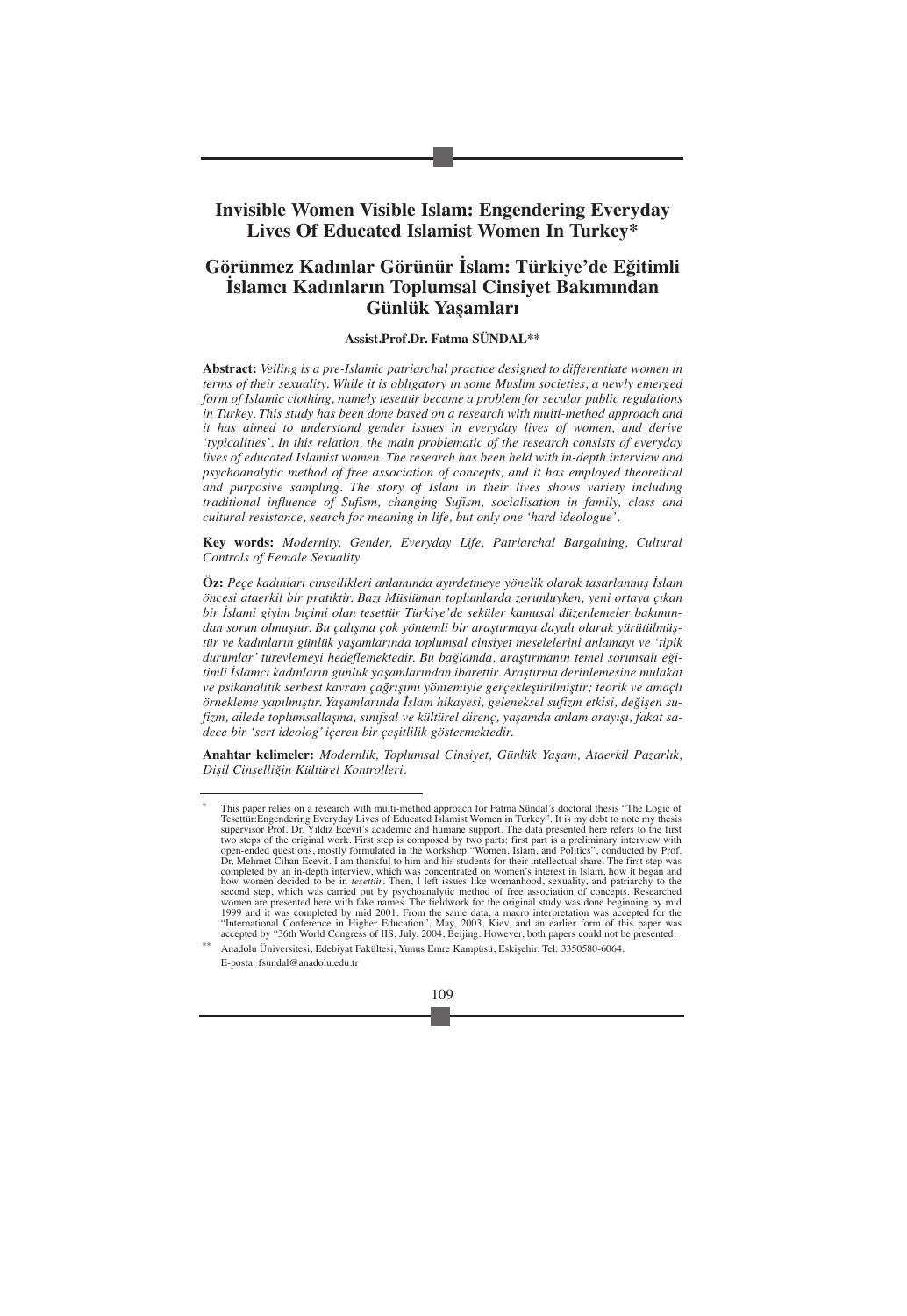# **1. INTRODUCTION**

In Turkey, 1980s were the years that masses invaded everyday life to demonstrate Islam as a way of life. Those years, Islamic way of life introduced itself as an opposition to wider social system. Some groups tried to redefine life referring to Islam through private schools, cinema, theatre, architecture, and media institutions. At this step, Islam has become a political choice for some people in life organisation. Furthermore, women's integration to Islam made it possible to discuss the secular characteristic of the state and it sharpened the opposed relation between 'public' and 'private'.1

Islam has gained visibility especially through women's everyday clothing. The social and the sociological question here might be concentrated on the nature of the relationship between everyday life and clothing. It is supposed that the former determines the latter. However, this was not the case for new Islamic clothing. Actually, beginning by 1970s, some women began to practise a new style of clothing, which is radically different from traditional Islamic clothing practices. Differentiating from both black *çarşaf* and loose short headscarves with suits at knees length, or *tülbent* with *şalvar; tesettür* consisted of a large headscarf strictly covering hair, neck, and some part of cheeks, completed by a loose long overcoat, worn both in summer and in winter. *Tesettür* has caused a long-lasting debate for women who would like to practise it as a requirement of their belief, and this practice was interpreted as contradictory to the secular characteristic of state, in institutional sphere.

In the complex structure of everyday life, women's everyday clothing had the characteristics of repetition, and within the whole resistance, it became the symbol of a way of life defined in reference to the code of Islam. In understanding the relationship between women's clothing and everyday life, I shall refer to Heller's theory of everyday life. According to Heller, everyday life refers to the "aggregate of those individual reproduction factors which, *pari passu*, make social reproduction possible" (1984: 3). In everyday life, there are two possible categories of the person: particularity and individuality (Heller, 1984:8-15). The relationship between person and his/her world is a historical one, and it is not always possible to observe the person as a class unit in everyday life but he/she mostly is integrated to his/her class through group or community (Heller, 1984: 30). Everyday life is heterogeneous and meanings are plural in this sphere. The person in everyday life learns how to use and manipulate tools and objects, negotiate with custom and in the medium of language. However, the singular meaning which will organise the heterogeneity of everyday life is constituted by and within everyday life and signals about non-everyday, species-essential activity-for-itself, namely art, science, and religion (Heller, 1984: 119). These do not necessarily signify alienation and non-alienation (Heller, 1984: 120). However, within everyday life person can raise to generic conscious activity through work, morals, religion, politics and law, science, philosophy and the arts.

Deriving from Grek polis, Habermas (1992) puts the boundaries and the nature of the abstract concepts of private and public. According to him, private persons acting in public define public sphere. The kind of acts and the space that public persons could occupy are defined by public agreement. They must be for the good of the public, by definition. In result, *Res publica* is the total sum of private, public, and the public sphere. The headscarf dispute in Turkey can be summarised in this context as women's sexual politics in everyday life has contradicted with public agreement. In terms of legal aspects of the issue, freedom of belief and the secular principle have been opposed, and women have been strictly forbidden to enter public space, where public regulations are operated.

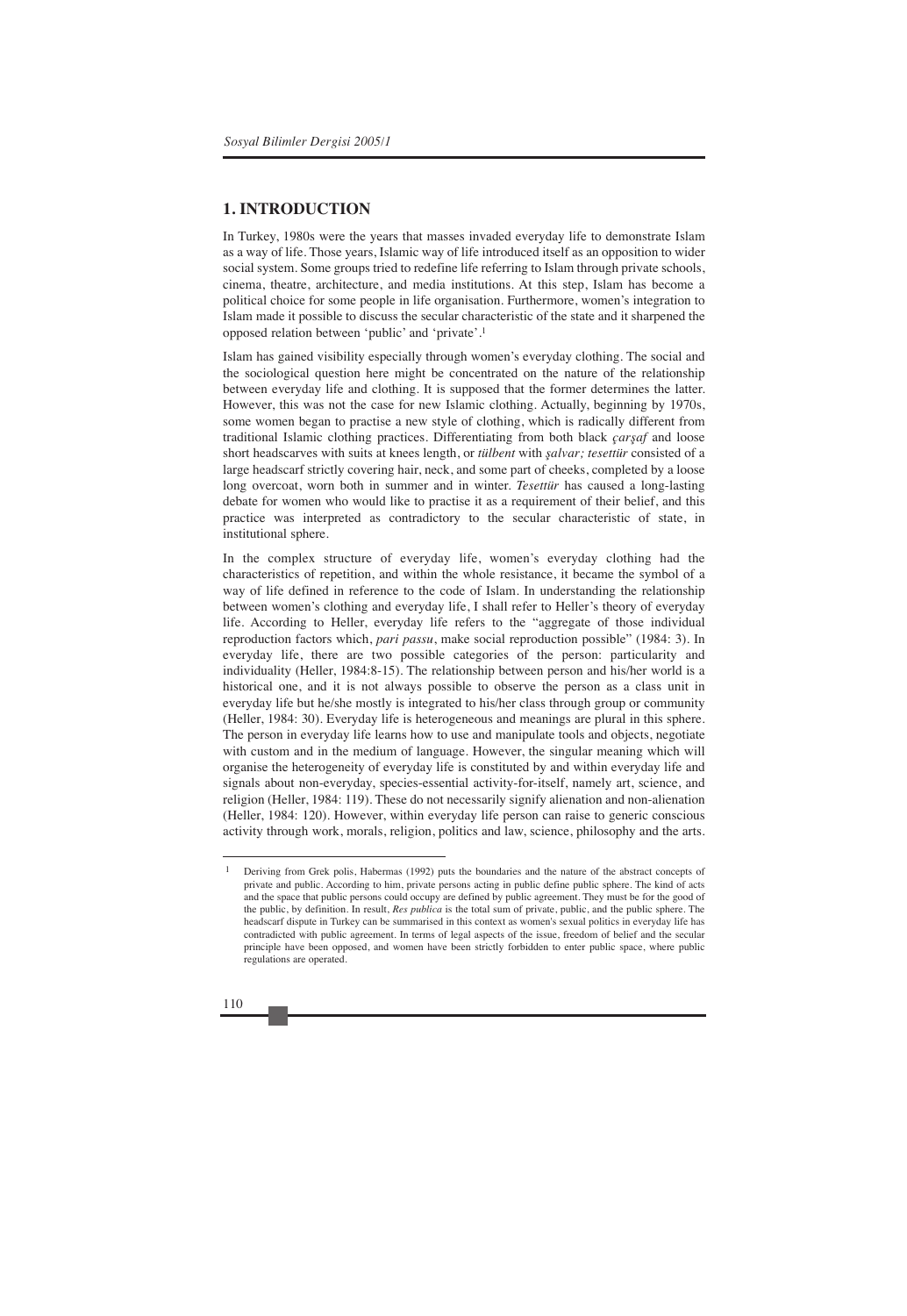In this sense, clothing can be viewed as part of 'species-essential objectivations in-itself'. This sphere has common properties of repetition, the 'rule-character' and normativity, the sign system, economy, and situatedness (Heller, 1984:134-135). The insistence in *tesettür* puts it beyond the boundaries of 'species-essential objectivations in-itself'; especially with repetition, it gains the status of a symbol. It tells to the audience that this practice has assumed a determining principle between religion and everyday life.

In this relation, this study aims to typify how women relate themselves to *tesettür* subjectively in order that we might have a clear idea about the relation that they build between religion and everyday life. Moreover, it should be known at the level of practice, whether women relate themselves to *tesettür* in a homogeneous way or not. If not, can social science reach meaningful categories of the differentiation beyond the tendency of 'over-generalisation' in everyday life? This effort might seem as a trivial detail in the light of macro-level discussions on the Middle East but I believe that each difference is valuable though it might remain at micro level. Especially, women's subjective experiences of Islam can be sources for feminist research and they might help us in understanding women's relations with patriarchy.

Middle East is characterised by the emergence of monotheist religions, and patriarchy, as well. The population is, now largely formed by Muslim societies. However, Turkish society has been, for long time, the unique one represented by a secular state, in the Muslim world. Women are obliged to cover their bodies in most Muslim societies, to different extents. We see examples, differing from black veil to *burka.*<sup>2</sup> Veiling is a pre-Islamic clothing practice in the Middle East, designed to categorise women. According to Lerner, (1986: 139) the division of women into the categories of "respectable" and "disreputable", was fundamental to the patriarchal system. Similarly, Ahmed (1992: 15) concluded that the veil not only marked the upper classes but it was used for differentiating between "respectable" women and "those who were publicly available".

In result, women in Middle East are born into patriarchal cultural aura. Moreover, this might have various forms. Kandiyoti, (1997: 72) argues, "different cultural controls of female sexuality create different subjective experiences of womanhood and these should be studied to the extent that they contribute to a feminist consciousness". Here my emphasis is that women's subjective experiences of Islam, provides an important sphere to be discovered. However, I do not deny the existence of patriarchy as a historical system, which is subordinating women through collaborative modes of production and reproduction. I agree with Kandiyoti only in that we have to discover subjective experiences of womanhood. The subjectivity of educated Islamist women presented here is only one among all others. First, I would like to know about the quality of life proposed by Islamist ideology. Then, I simply would like to know how women negotiate Islam and everyday life and describe gender aspects of their everyday lives, for feminist purposes.

From such a viewpoint, this study has a modest curiosity such as what Turkish women in university education or in various professions have found in Islam while, Islam is not

<sup>2</sup> Burka is one of the most rigid traditional clothing, widely used in Afghanistan. It covers whole body and face. Çarşaf is similar to *burka* and widely used in Middle East. *Tülbent* is loose-knitted cotton headscarf worn in different ways mostly by rural women in Turkey. Turkish rural women also wear loose pants called *şalvar.*

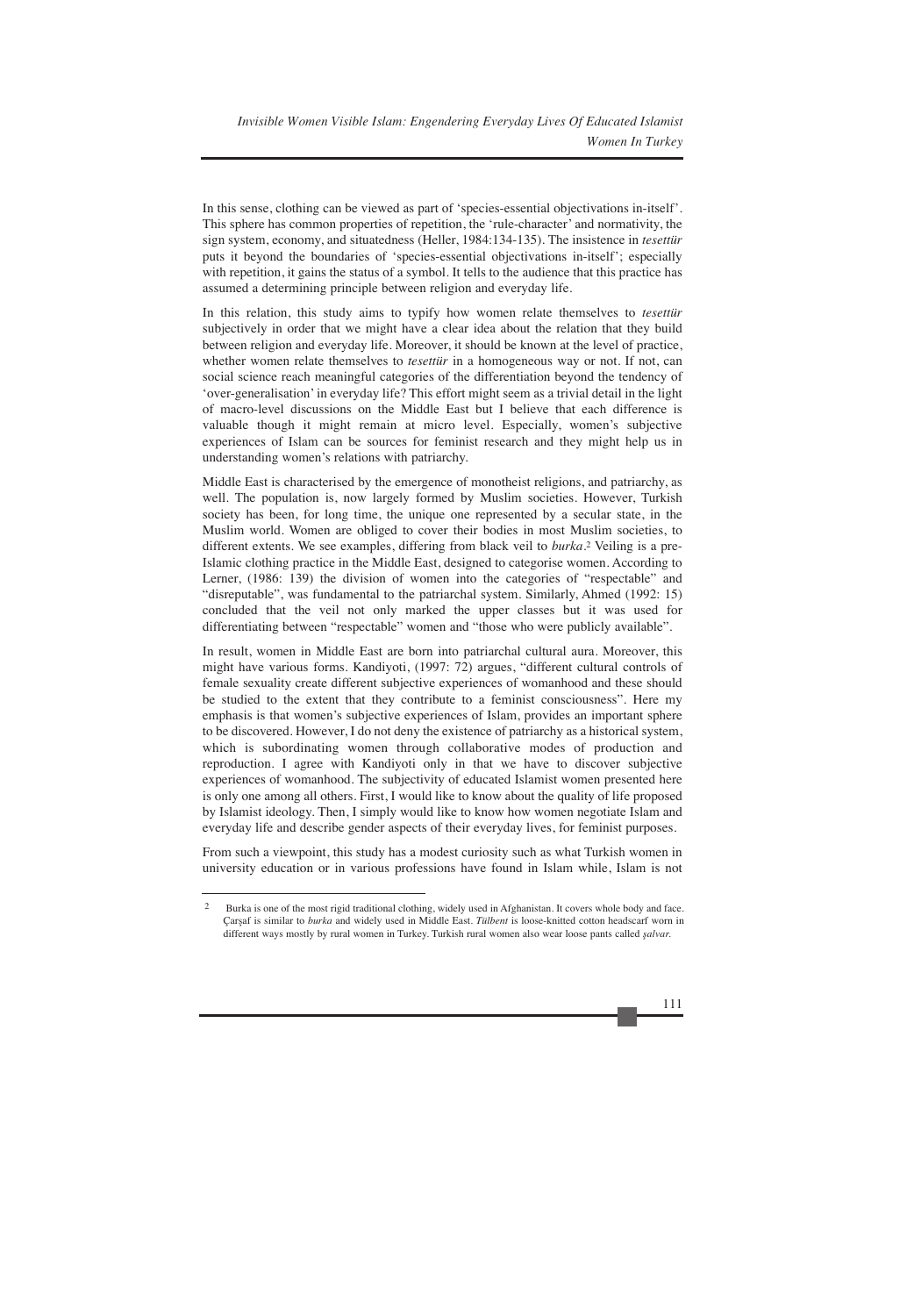promising an equalitarian society for men and women.3 In this relation, everyday lives of women who make such a choice might give us clues about the nature of this choice, as well, since everyday life might serve as the sphere of *praxis.* In addition, it is the proper place to see the specific logic of any practice. For this aim, I have interviewed thirty women from four industrial cities of Turkey, namely Istanbul, Ankara, İzmit and Eskişehir. The type of sampling is the one that covers theoretical and purposive sampling, for I would like to derive meaningful categories, out of women's lives. According to Lin (1976: 158), this kind of non-probabilistic sample is employed, "when the boundaries of the population are not accurate and when meaningful categories are aimed". The findings here are derived from a qualitative research employing in-depth interview and psychoanalytic method of "free association of concepts".4 The study aims to describe and engender, that is, capture gender aspects of, everyday lives of educated women, and it is concentrated on gender issues in women's lives, and on how they perceive the significance of Islam. As the mode of interpretation, I try to adapt Smith's feminist sociology of everyday life and her emphasis on telling the story through "women's wording" (Smith, 1987: 107). Smith, (1987: 106-107, and 184-5) emphasises on the 'standpoint of women'. According to Smith, "it cannot be equated with a perspective or world view" it is rather, a method that lets "actual women speak of and in the actualities of their everyday world", a method far from "universalising a particular experience" (1987: 107). It is not the objective of this study to discuss the absolute necessity of reductionism in doing social sciences but it is quite adequate to note that I aim to conceptualise and typify *tesettür* from women's wording. As I indicated above, I applied theoretical and purposive sampling to derive meaningful categories out of researched women's subjective experiences of Islam. Such an effort cannot promise any new explanation, which has not been reached in the field, but it is aimed to be 'grounded' and able to show the diversity in *tesettür.* I tried to associate women's wording with probable conceptual correspondents. However, this has ended up with the result that the study has little to share with already existing studies on the general topic "women and Islam". Consequently, five women's experience would be presented as derived 'typicalities'5 out of thirty women.

#### **1.1. Researched Women**

The common characteristic of women is that they practise *tesettür* and they have been faced with the problem of headscarf during education or in the workplace. Families of

<sup>5</sup> According to Schutz, the social world has multi-form structures. Each form should be known in its own context intersubjectively. Furthermore, everyday should be known as *prolegomena* (preliminary observations) to science, for knowledge of the everyday precedes scientific one. Everyday knowledge, is the realm of reality, directly lived experience in intersubjective perception, socially constructed, and typical. This is the knowledge giving way to action. See Schutz, Alfred (1962) and Schutz, Alfred (1967).



Beyond all cultural defense of Islam and womanhood in Islam, it is clear that an application of Koranic principles would not bring the status of 'full citizenship' for women. They are not equals to men in any sphere of life, not in "true" Islam, and in "practiced" Islam, either. Instead, "women are entrusted to men", in Koranic principles. See Koran, ayet 34, *sura* of Nisa.

<sup>4</sup> For a leading application of this method, see Hollway, Wendy and Jefferson, Tom (2000). Here it is applied for the themes such as womanhood, sexuality, patriarchy. Within this method, interviewer only introduces the concept and follows wording, ordering, and phrasing of the interviewed, avoids the question of why. S/he can ask open-ended questions, and first memory that the interviewed remembers and associates. This method is in fact a simplified form of psychoanalysis, in which the self is reconstituted through memory.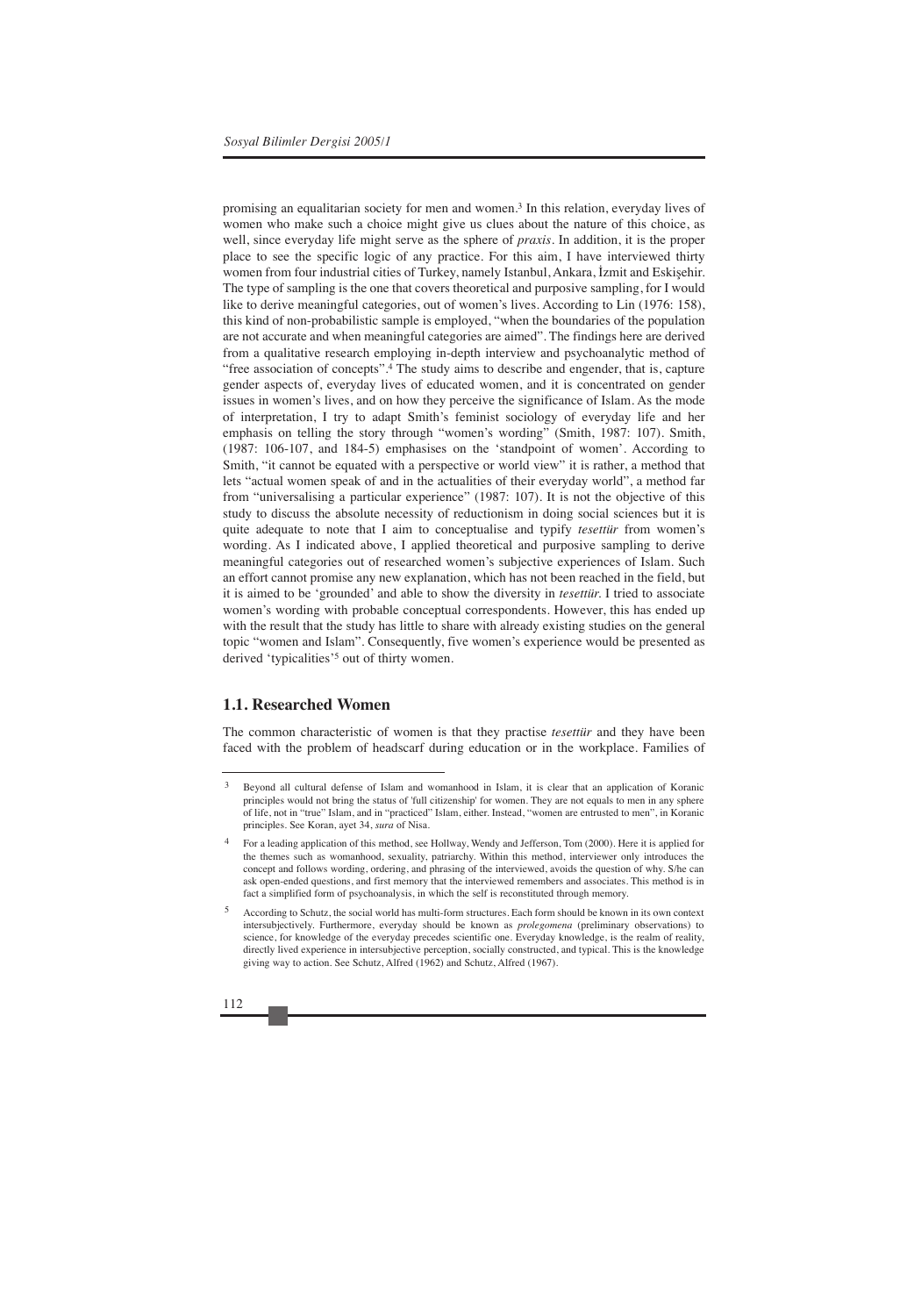twelve women have migrated to the cities they are still residing, namely, Ankara, Eskişehir, and Istanbul. Twenty-nine women out of thirty have housewife mothers. In addition, half of researched women's fathers are retired factory-workers. Artisans, smallcommercialists, and officers compose the rest. Researched women are coming from crowded families. They had to compete for everything, even for love. There are only two women having one sibling. The concentration is on the numbers 2, 3, and 4. Six teachers, six secretaries, two pharmacists, two accountants, twelve students, a journalist, and a computer programmer have formed the group. Among them, two women have left school, and two women are working in jobs, which are not related with their education. The rest has adopted different 'tactics' such as wearing wig, hat, or headscarf partially.

#### **2. ISLAM AND GENDER ISSUES IN WOMEN'S LIVES**

#### **2.1. A Preliminary Approach**

This study has been designed to understand the relations among the spheres of women, Islam, and everyday life. As being carried out to produce knowledge in favour of women, among women, and by women, it is supposed to be within women's studies in general, and as it overlaps with different sub-disciplines of sociology, such as sociology of Middle East, sociology of religion, and sociology of everyday life, it is a sociological analysis, in particular.

Studies of Middle East perspective as a whole (Gellner, 1981; Geertz, 1968; Gilsenan, 1973; 1982) have been criticised for they lack data from everyday life (Tapper and Tapper, 1987). However, some of the studies themselves suggest of detailed data from everyday life as a separate and necessary research topic (Gilsenan, 1973: 5; Mardin, 1989: 232).

My critique of Middle East perspective is that most of the studies carried out in this field do not differentiate between what is Islamic, what is cultural, and what is patriarchal. The tendency of trying to understand everything under Islam is an equally dangerous one. Like anywhere in the world, Middle East also has a history of its own, production processes, a geography, politics, etc. These should be known and then it might be possible for the significance of Islam to be discussed. Similar questions have arisen within the discipline of women's studies, and, the necessity of a social history of women and gender in the Middle East has been pronounced (Meriwether and Tucker, 1999).

Another group of studies are replying the necessity of knowing about socio-economic processes. They are mostly concentrated on the themes of women and poverty in the third world and have examples from Muslim world (Afshar and Agarwal, 1989; Bina and Zangeneh, 1992). However, as cultural analyses are in lack of the knowledge of socioeconomic processes, these are lacking in subjective sphere of women. How women cope with already existing reality under specific conditions might have many clues for better ways of coping with or transforming already existing conditions.

Studying on the theme of women and Islam in Turkey might have important differences than studying on women in the Arab world. Islam has an original path in terms of Turkish case because Turkey has lived a secular revolution and Islam has remained in the sphere of culture; it has been extracted from the sphere of law and its control was held by the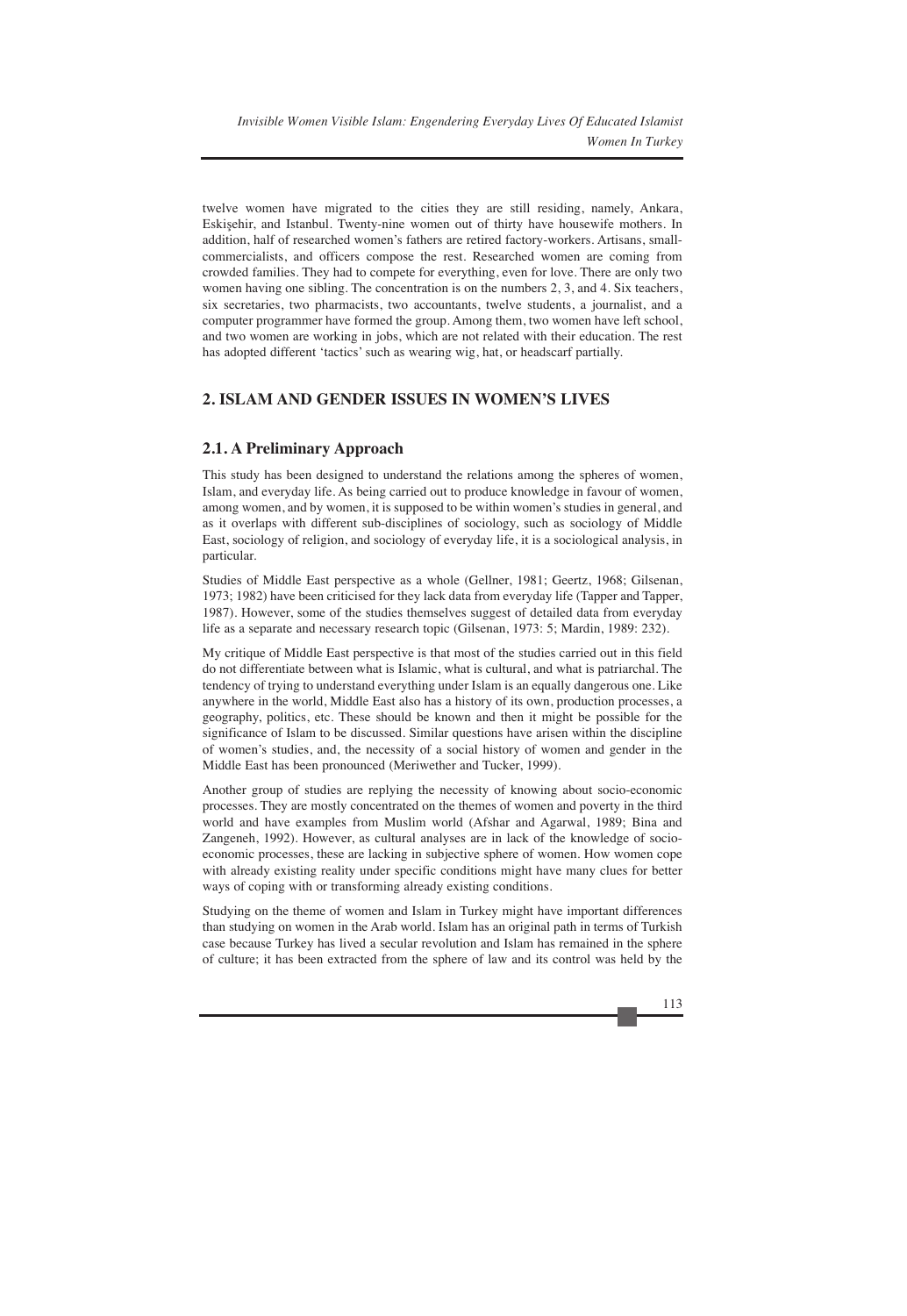state. Turkey has some similarities with Shah's Iran and Egypt in terms of women policies and for this reason; it has been noted among countries where a kind of 'state feminism' is operated (Fleischmann, 1999: 116). Hatem, (1999: 77) also, for instance, cites Turkey among these countries; and finds surprising that 'trivial' issues like women's dressing are given very important meanings and women are wanted to have such clothing that they represent modernity. Fleischmann and Hatem are right in the fact that women have benefited much from "state's support of women's rights, but the state made gender a political tool used to satisfy state interests" (Fleischmann, 1999: 119; Hatem, 1999: 77-9). However, I do not agree with the idea that 'state feminism' has taken place in Turkey. Before Republican era, a serious feminist movement has been noted (Sirman-Eralp, 1989; Demirdirek, 1993; Çakır, 1994). In this respect, I do not formulate Atatürk's will on modernisation as an accidental issue for Turkey. Instead, Turkish Revolution supported by military elite, educated elite and intellectuals, (including figures like Halide Edip) merchants, and peasants, has found its image in Atatürk's will on modernity. If this was an accident for this society, social, economic, and legal transformations would not have any echo, but they did. In the last two centuries of the Ottoman Empire, the social sphere, which prepares revolution, has already been occurred (Timur, 1993: 104).

In the light of these discussions, I think, Middle East perspective should be enriched by a kind of a social history of gender, and of institutional sphere; and Turkey's specificity should be preserved. Women's studies in Bedouin society, or in post-revolutionary Iran, or women ideologues of Islam with rural origins (in metropolitan cities of Turkey) differ very much in anthropological and sociological terms. This is not an obstacle to compare data from Middle Eastern Women Studies, but to employ the perspective in full manner might have some problems. Macro processes also operate in Middle East, and the specific knowledge of the region is helpful in placing it in the reality of the world-historical processes.

The theme of women and Islam has covered studies from Turkey, beginning by 1980s. The phenomenon of Islamicisation, for instance, has been noted by Vergin (1985). Vergin's analysis is based on the idea that religion as an institution in society is in the process of change, like other institutions in society. She emphasises on the process of urbanisation, and rapid socio-economic change.

State, as an institution reflects class interests; and, state policies are the products of power struggles among organised groups. A detailed analysis of state policies beginning by the period 1950-1960's and covering each government's policies about (at least) women, education, religion, and economy might explain macro processes related to women's integration to Islamist ideology. Akşit's work (1991) provides, for instance, a comparative analysis of education policies about İmam-Hatip schools and describes the experience of *medrese* reform in Ottoman period.

Social science literature from Turkey was rich in terms of content or discourse analysis (Acar, 1991; Saktanber, 1991; Yeğenoğlu, 1995). One of the earliest interests in the theme of women, Islam, and state, was of Kandiyoti's and her last point had been formulated as the necessity of formulating the relationship between Islam and patriarchy. The awareness of the fact that patriarchy precedes Islam is, not very much different from feminist discovery of the fact that patriarchy precedes capitalism. Precedence of patriarchy makes neither Islam nor capitalism innocent, because they well fitted in collaboration. Their coexistence means that they share same space.

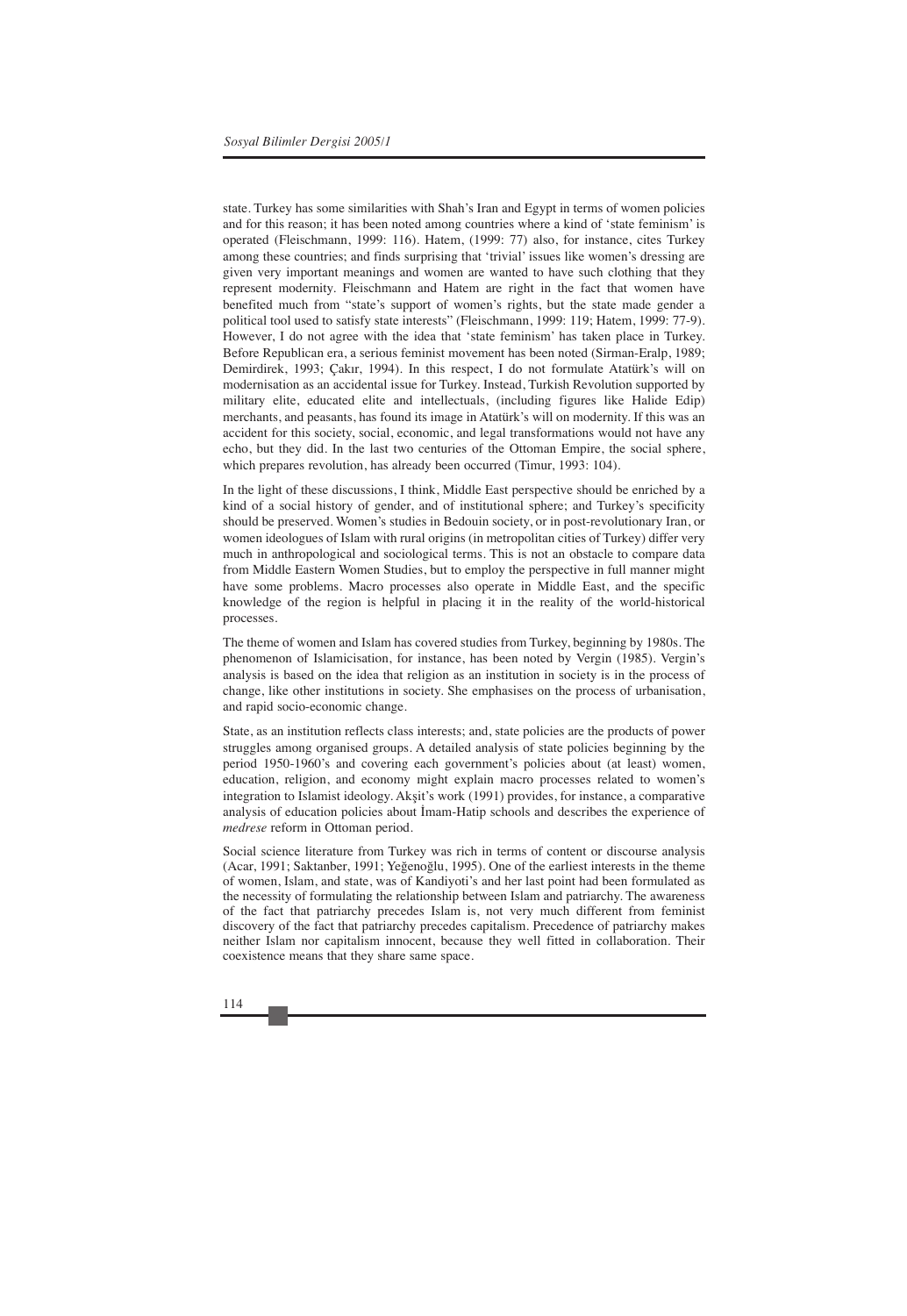Content and discourse analyses were essential at the beginning because first, social scientists were trying to understand what some people, so-called Islamists, were claiming. This required textual analysis of both holy texts and written material referred by Islamists. In this relation, 1980s became a period of being informed.

Later, we see studies trying to understand the meaning of *tesettür* for women (Göle, 1991; Saktanber, 1994; İlyasoğlu, 1994). According to Göle, there is a modernised privacy in *tesettür* issue. Women defined by domestic sphere have gained some publicity through integration to Islamist ideology (Göle, 1991: 128). An important observation of Göle (1991: 126) is that gender relations are becoming questioned among Islamist women.

Another study has been carried out by Saktanber (1994) among a group of urban women; she got the answer "*fıtrat* in genesis" for her questions about women's condition in Islam and for the logic of headscarf (Saktanber, 1994). The concept of *fıtrat* in Koran means opposite and complementary parts. According to Koran, God with the name of *al-Fatır* created beings in this character but it does not explain unequal distribution of social roles by gender; it is only an essentialist proposition about man's and woman's nature. I have had the same answer, that is, *fıtrat* in genesis, during the fieldwork in a small Turkish town for my questions about the logic of secondary status of women and unequal division of labour in *tarikat* (Sündal, 1993).

According to İlyasoğlu, (1994: 27) Islam has become a reference for women's identity and Islamist women perceived themselves different, through headscarf. Her study is inspiring in terms of its sample: educated professional women working in paid jobs. Such a sample might be enriching for the studies on the theme of women and Islam because it should be questioned why Saktanber's (1994) study in urban space and Sündal's (1993) study in rural space got the same answer: *fıtrat* in genesis. This is exactly Islamist gender ideology and perhaps 'class *habitus*'. In this sense, demographic picture of women might be enlightening.

Women from rural origins born into Muslim culture are supposed to form a different group from educated working women. However, İlyasoğlu's study is demonstrating that these women are daughters of housewives with primary school education and they have not met a working woman role model (İlyasoğlu, 1994: 93). Most of women have been living in Istanbul almost for twenty years (İlyasoğlu, 1994: 92). In sum, İlyasoğlu shares the idea of Göle (1991: 85-6) that *tesettür* is an urban issue. Spending twenty years in Istanbul means that these women had migrated to Istanbul during their childhood or adolescence. Furthermore, *tesettür* has macro determinants in Middle East, both historical and cultural. Mardin, (1989: 103) for instance, goes back to nineteenth century in order to understand current revitalisation in Islam.

*Tesettür* is a kind of male remembrance to women, referring back to the origins of Islam, for the flexibility that women gain by modernisation. The urban space might have been influential in the formulation of *tesettür*, which is radically different from traditional forms of clothing. However, data from towns especially might show that *tesettür* has also become prevalent. Therefore, we do not have adequate studies to judge for the urban character of *tesettür*. On the other hand, populations with rural origins might have lived problems of settlement, subsisting a living, and of sense of belonging, of identity. These are obvious components of new Islam, but the issue of new Islam does not consist of these.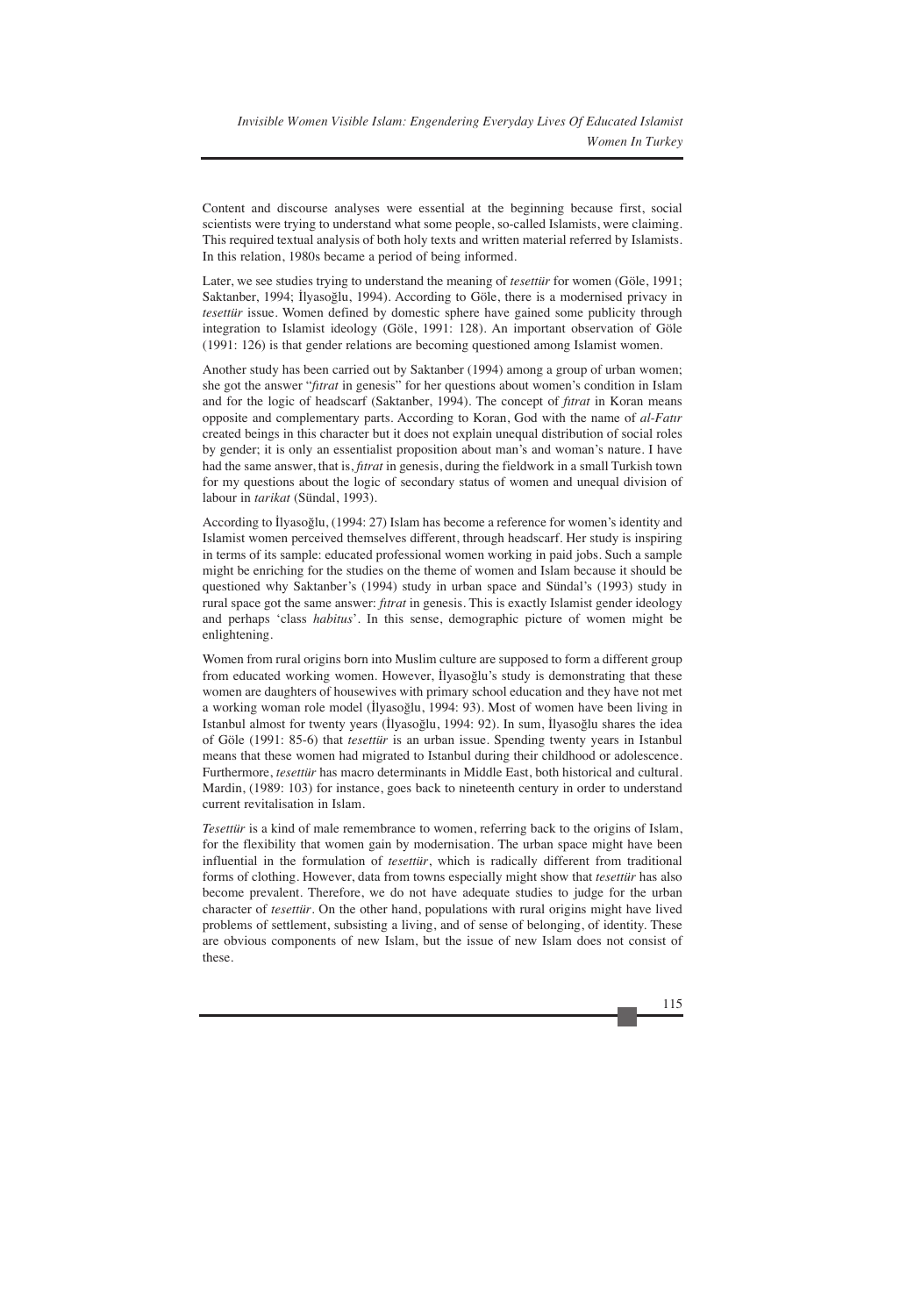In this relation, I prefer sociology of everyday life, for it gives the possibility of searching all components of life. For instance, if İlyasoğlu had formulated questions about father's occupation, and about quality of life, of let us say new friends, new networks of relationships, we could have seen possible achievement stories in women's lives. Although psychological dimension is emphasised much in her study, her questions about the changes in women's lives after *tesettür* inspired me in terms of my curiosity about what women find in Islam, how Islam transforms their everyday lives.

Özdalga evaluates the issue of *tesettür* in the historical context of secular development in Turkey. According to her, the issue is not a problem of law but a problem of regulation, and the regulations should be in accordance with the law (Özdalga, 1998: 59-60). However, if the regulation does not clash with 'the individual rights', it clashes with 'the secular definition' of the state. Beyond legal aspects of the issue, through Özdalga's short history of 'headscarf issue' we see the changing decisions, instability, periodic flexibilities, and different applications within different branches of bureaucracy, for the application of regulations are based on the control of chief executives. This kind of instability has created different survival strategies and tactics. Therefore, we have to talk about generations of Islamist women.

I completely agree with Özdalga's observation that the issue of headscarf has a deep ethical dilemma. With this insight, I expanded 'typicalities' of interviewed women, as much as possible. While resistance caused inner conflict, (Özdalga, 1998: 75) putting off headscarf, I think, should be evaluated carefully, for it is a more complex issue. The Islamist ideology has lived serious problem of legitimacy. These have not been made very public, but have divided the movement, and caused relaxation. However, this study does not go further on the issue for analysing sample texts from Islamist intelligentsia falls beyond the scope of this work.

Now let us turn back to the initial questions: what is the logic of women's integration to Islamist ideology and what are material conditions of womanhood (womanhood in everyday life) of Islamist women? I employ sociology of everyday life and then engender this sphere in order to have an idea about such questions. However, this is an effort in understanding and interpretation, but not a claim in coming up with exact answers for I refused to utter concepts at the beginning of the study. Instead, this is an effort in typifying and conceptualising from women's wording.

#### **2.2. Islam and Gender Issues in Researched Women's Lives**

Researched women represent the first educated woman generation in their families. For most of them, it is a serious challenge to have social acceptance for higher education, and going out to work, in their 'social worlds'. Women's wording about their interest in Islam is mostly based on the theme of "gaining consciousness". They clearly differentiate their religious practice from popular forms of believing. Moreover, most women have begun to practise *tesettür* in the first year of university education.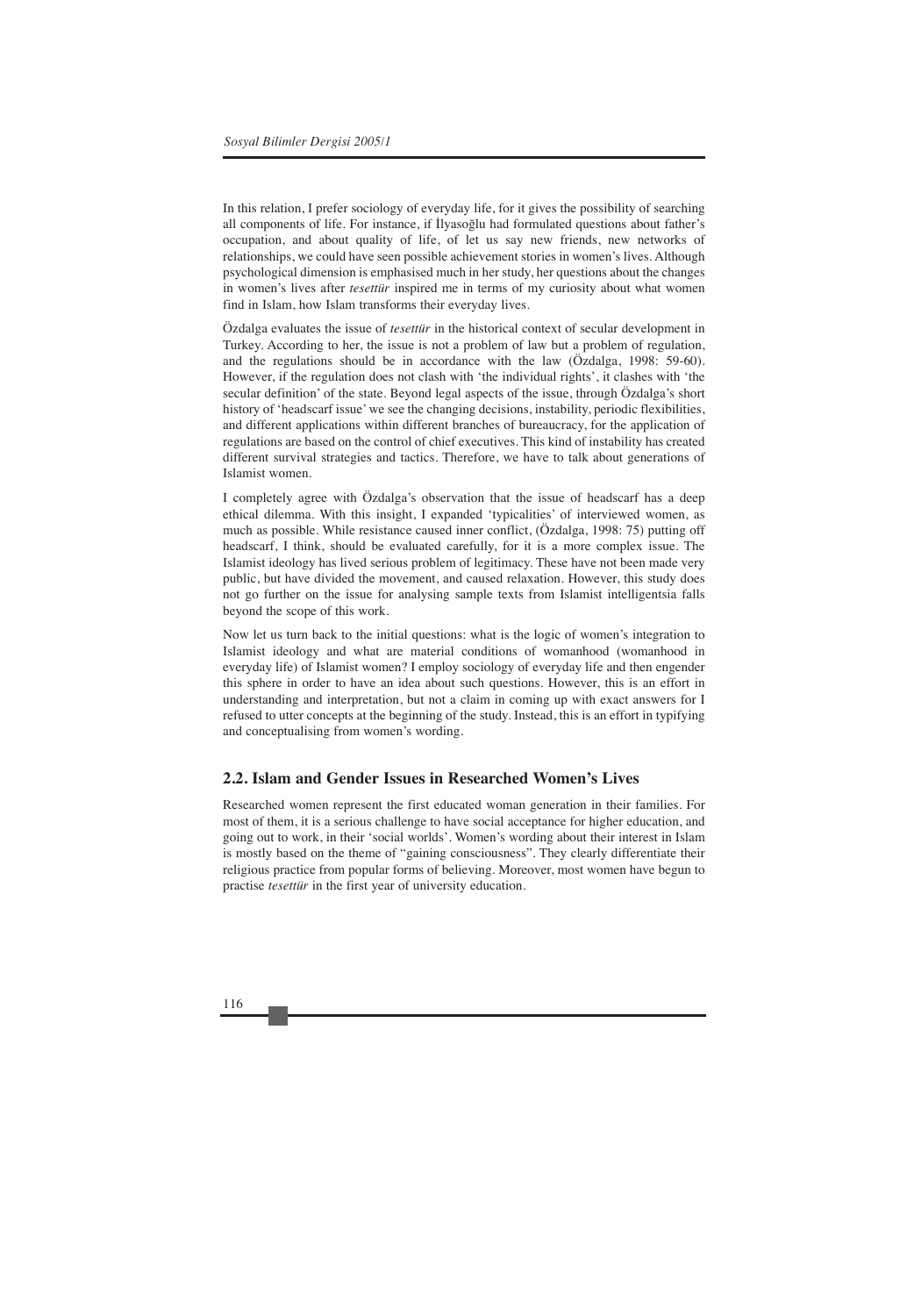The first distinction that women have shown is between women who have communal ties with *Sufi* orders,<sup>6</sup> and who do not. Women who are practising their belief individually seem to challenge in traditional constraints but women with traditional *Sufi* influence seem to reinforce patriarchal distinction of space between sexes. Moreover, they seem to adopt a rigid gender ideology, which legitimises women's subordination through essentialist premises. Most women I interviewed had no question in mind about unequal distribution of space and freedom in everyday life between sexes. By the term Islamist gender ideology, I mean a body of constructs, ideas, and assumptions related to the nature of the sexes and their interrelationships, which are legitimated through the reference of Islam. Referring to Islam in terms of life-organisation, relationships between community and individual are defined, including gender aspects of everyday life.

In this relation, one of two functions of religion in everyday life is that it provides an "ideal community" (Heller, 1970: 164-165) in believers' imagination. However, 'ideal community' of Islam does not promise 'full citizenship' for women. Instead, they are entrusted to men; in other words, men are the safe keepers for women.

In this relation, how women explain Islamic clothing, gains more importance. Seventeen women have explained *tesettür* through premises showing its aims. Their phrases are such that it covers attracting parts of women's bodies, protects women from sexual harassment, exposes personality rather than sexuality, helps women in participating social life, and protects men from the 'forbidden'. The rest of women explain it by its legitimating ground. They clearly put it: "because it is God's order"; nine women agreed with the idea that women should hide themselves from men's eyes. Four women have remembered that they had felt more comfortable and closer to God, in *tesettür*. As far as I have felt during the interviews, women's explanations of *tesettür* have come close to 'in order to-motive' and 'because-motive'. According to Schutz, (1967: 86) these two motives "make up the meaning of action". While the 'in order to-motive' explains action in future perfect tense, 'because-motive' does the same in past perfect tense. The former is closer to meaning, and the latter is the legitimating ground. Women's phrases have shared a relation with sexuality in both kinds of explanations so that I conceptualise *tesettür* as 'sexual politics'.7

By employing the term 'sexual politics', I follow Millet's (1973: 47) question, that is, whether the relations between the sexes can be understood under the light of politics, or not. She applies politics as the total sum of methods and tactics to the issue of sexuality. Millett (1973: 51-102) describes how a patriarchal process on sexuality encircles women through ideology, biology, society, class, economy and culture, violence, mythology and religion, and psychology. Because of the institutionalised encirclement of women, the sexual revolution should cover the political quality of the relations between the sexes. See chapter three for the possibility of sexual revolution in Millett, Kate (1973). By the term 'sexual politics', I refer to all methods and tactics employed by women in everyday life, resulted by the relations between their consciousness of womanhood and patriarchal cultural aura. For "the centrality of sexuality in feminist theory", see MacKinnon, Catherine A (1989: 83).



<sup>6</sup> *Sufi* orders are Muslim brotherhoods, diverged from philosophy of Islam and reached present. In all their multiplicity, they widely represent fundamentalist Islam. In Middle East, we reach three interpretations of Islam. The radical Islam has examples of *Taliban*, and Iran, with different sects. Fundamentalist Islam refers to Koran and the wording and practice of Muhammed, namely *hadis,* and *sünnet.* The third is the scripturalist interpretation, which is based on Koran only, aiming to purify religion from the influence of tradition. Turkey has witnessed this interpretation among theologians and specialists of Islamic law. See for a clear distinction between these, Sivan, Emmanuel (1985). See as rich examples of anthropology of Islam, describing *Sufi* orders, as well, Gilsenan, Michael (1973), and Gilsenan, Michael (1982).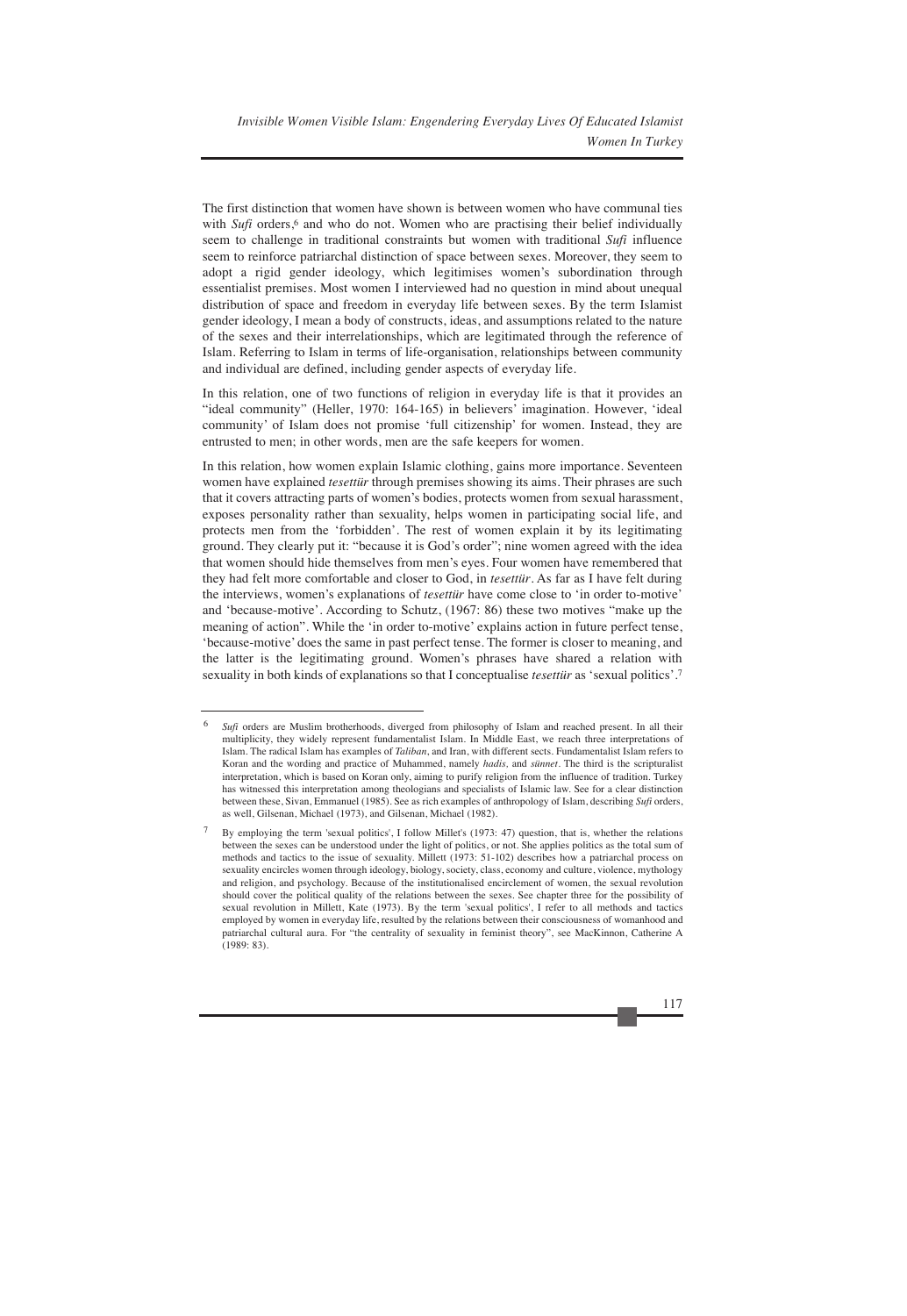Such a politics have some implications in everyday life. We can expect that everyday life would be organised with some certain emphasis on female sexuality. Any culture can be evaluated through three aspects of female sexuality. These are "(i) acceptance of female sexual physiology, (ii) freedom of female sexual expression, and (iii) ideal womanhood" (Rosenthal, 1977: 199). A woman in *tesettür* means a denial of 'freedom of female sexual expression', at least in the rhetoric. Islam "accepts female sexual potential"; (Boudhiba, 1985: 10) but it "does not let women have it in their own way" (Mernissi, 1987: 19). In addition, "women are conceived as potential dangers for men's self-control and for the sensitive relation between mind and desire" (Sabbah, 1995: 149-151). This means men are put at the centre of human existence. Although there is no idiom on ideal womanhood in Koran, it is not surprising that different social strata produce certain stereotypes in ideal womanhood and legitimise these stereotypes in terms of Islam.

Women have various levels of reconciliation with patriarchy and *tesettür* is one of them. While women, who are practising *tesettür*, are arguing, that *tesettür* aims invisibility in everyday life; they also make visible whom they are, how they perceive manhood and womanhood. The invisibility that women aimed has provided the visibility of Islam, inward. However, in everyday life, there are various tactics of invisibility among women; and it is important to clarify here the significance of Islam.

In this respect, it is important to see how women's lives have changed with *tesettür*, whether it became easier or more difficult, in terms of describing their 'social worlds'. Women reported that they got rid of sexual harassment, and they were more respected and trusted. On the other hand, they were excluded in the wider social relations.8

In result, there are examples of *Sufi* influence, socialisation in family, pure *habitus,*<sup>9</sup> identity, solving inner conflict, class and cultural resistance, but only one 'hard ideologue'.10 Whatever the reasons are, women's stories show serious support for a 'patriarchal bargaining', which refers to the existence of a set of rules regulating gender relations, on which both sexes agree meanwhile which can be refuted, redefined, and reexamined (Kandiyoti, 1997:109). The critical role here is in their capability to create 'area' to manipulate the system.11 This is to say that they are not 'puppets' at all even if we take the determining power of *habitus* into consideration.

<sup>&</sup>lt;sup>11</sup> According to Bourdieu (1990: 53) individuals are not "puppets" for "they are able to manipulate the system to their advantage". In terms of this study, I have witnessed that women are referring to Islam in a selective way, in favour of womanhood; and they gain better levels of reconciliation with patriarchy. However, I think, as far as we are not aware of the "existential arc" that Merleau-Ponty (1962: 136) has described, we are puppets. His hypothesis has no empirical evidence yet but it describes the relation that Foucault (1999: 11) tries to explore between "reality, self, and power". According to Merleau-Ponty (1962: 136), "there is the layer of the habitual body at the base of the motor circuit within the physiological body. Equipped with the bodily motor scheme, the habitual body latently forms an existential arc towards targeted things in the external world. At the outset, the bodily schemes existential arc already potentially reaches the action's aim and, thereby, an actual (physiological) perception becomes a "phenomenological" perception endowed with a definite meaning".



<sup>8</sup> For the process of becoming the 'other' as a Muslim in Turkey, see Saktanber Ayşe (1994).

According to Bourdieu (1990: 56) "practice has a relative autonomy" and this is provided by "specific past through which *habitus* is the product: The *habitus*…is the active presence of the whole past of which it is the product". By calling some forms of *tesettür* as pure *habitus*, I imply the form with a specific past through which woman in *tesettür* is the product.

<sup>10</sup> Here I employ Mardin's distinction between 'soft' and 'hard' ideologies. He means cognitive systems of the masses by "soft" ideologies, and he means a structure, of which its content is strong, systematic, relying on basic theoretical works, and limited by the elite culture when he refers to "hard" ideologies. For his theoretical supports, see Mardin, Şerif (1983: 14).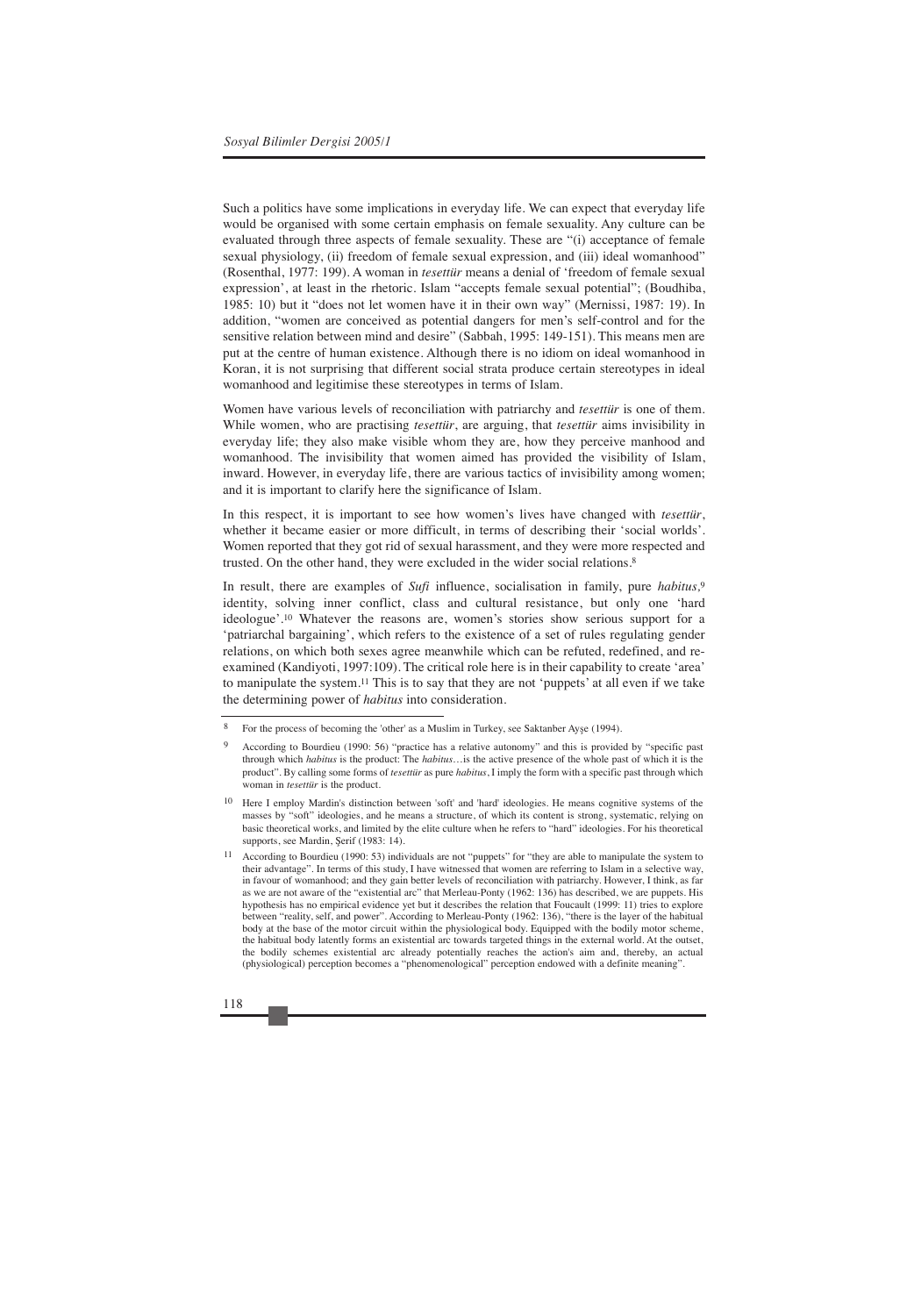Kandiyoti (1997:109) emphasises the necessity of analysing the relation between Islam and patriarchy. She refuses to employ the concept of patriarchy in abstract manner. It represents different systems of male domination, in her view. Furthermore, it is not possible to talk about one form of Islam (Kandiyoti, 1997:130). Her critique of feminist scholarship on the concept relies on the thesis that the concept of patriarchy is still onedimensional and abstract for its mechanisms are uncertain (Kandiyoti, 1997: 114). She rather focuses on women's integration strategies and conceptualises these as 'bargaining with patriarchy'. This is established by women and originated by a series of necessities of the system (Kandiyoti, 1997:114). However, Kandiyoti does not question the existence of the 'system' itself. Her main thesis is that focusing on women's 'bargaining with patriarchy' would bring a more useful angle of approach for analysing processes of transformation (Kandiyoti, 1997:130).

### **3. FIVE WOMEN: FIVE TYPICAL STORIES**

### **3.1. Hatun: Muslim** *Habitus* **from Oppression to Independence**

Hatun was born as the third child of a bank officer and a housewife with five children, in Konya, which is a city populated mostly by religious people. She witnessed domestic violence towards her mother during her childhood, and explains the conflict between her parents as an educational gap. Her mother was a primary school graduate and Hatun learned from this that she should be educated in order not to be beaten. She was a successful student. She wanted to go to a school that would prepare her for university. She had in mind faculty of theology, for her elder sister was newly accepted, and she admired her. However, her elder brother claimed that the school she aimed was far from the house and the exit hour was in the evening time. Therefore, her parents sent her to another school, which was not promising too much. By the way, her elder brother was a primary school graduate. Although parents desired a good education for him, he could not succeed. He was given many chances. For instance, they sent him to a private school, which was supposed to be easier but he failed, again. In spite of this clear discrimination, Hatun studied hard, and was accepted to faculty of theology. This time, her parents arranged a marriage for her. Hatun cried, begged but could not change their decision, and married at the age of seventeen.

Her husband was also from Konya, and as a young couple, they began to live with her husband's family. This period was a real hell in her life. Hatun and her husband decided to leave Konya for Eskişehir for they could not find a way to make better their relations with her husband's family. They were settled in Eskişehir, had a pastry shop, worked together and built a life together.

She had three daughters. However, living as a housewife was not satisfying her. She entered the Open University and was graduated as a primary school teacher. By the way, she followed courses of computer, and English. She explained her hard working personality with her unsatisfied desires in her childhood, and added that her husband was the only chance that she had in her life, for he never prevented her from doing what she desired. Not surprisingly, for her, womanhood meant "discrimination" and the "ideal woman" in her mind was the one who did not let oppression.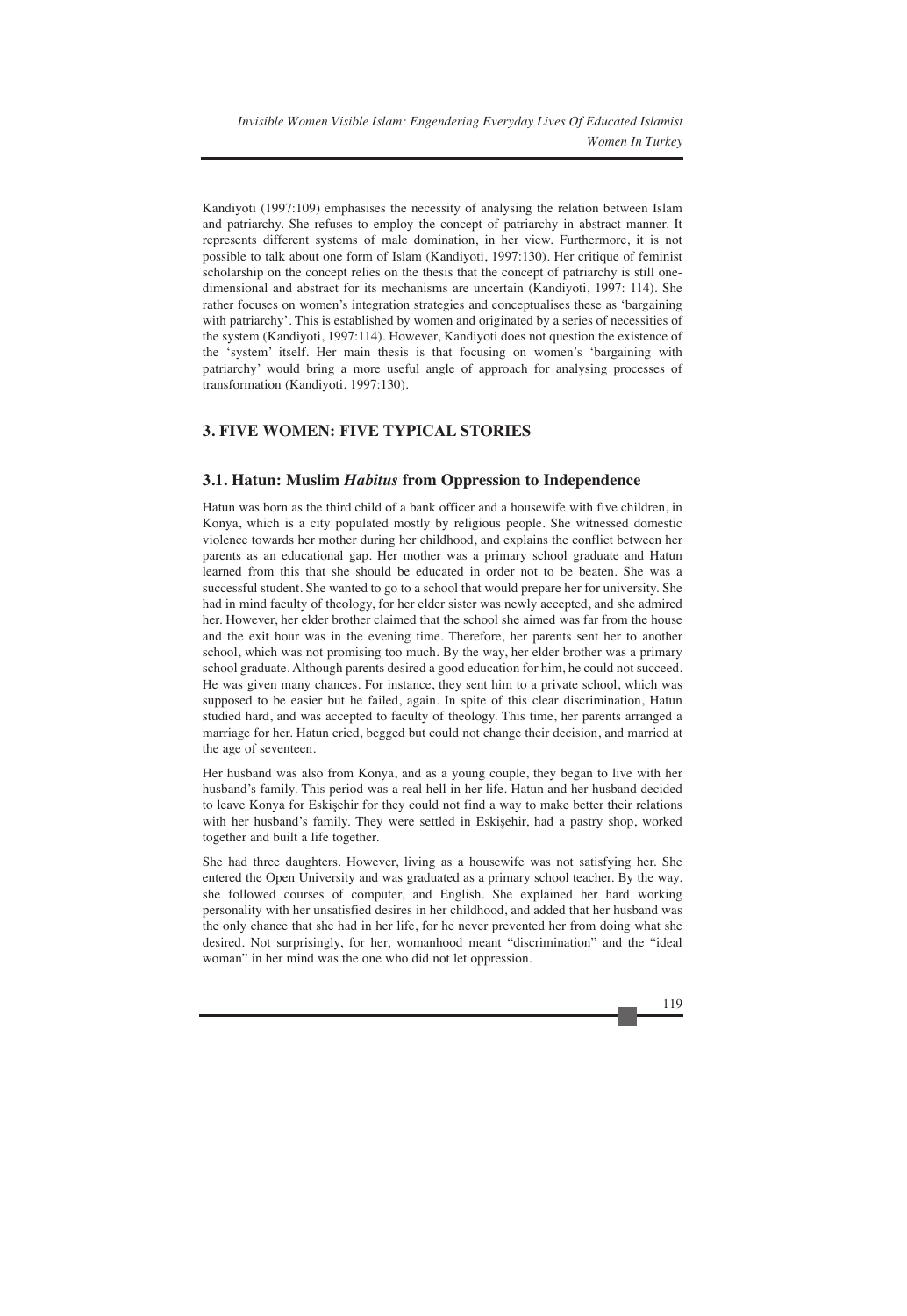Hatun began to wear headscarf at the beginning of her adolescence. For her, it was something that came from social environment because; modern types of girls are not accepted in Konya, at all. When she was a little girl, she could not think of not wearing headscarf. Now, she is a mature woman, a mother. She is far from her parents' oppression. If she does not want to wear it anymore, it is her own business. She is sure that headscarf is a part of her personality. Otherwise, she would leave it, but she did not. Furthermore, when she was faced with the headscarf ban, Hatun preferred leaving her teaching career that she finally reached after a series of difficulties. Her personality would be divided if she left her headscarf. Then, she turned back to the pastry shop.

Hatun respects also her present job, she does. She manages six persons and it is not an easy task. She also manages her house herself, and five times a day she goes home, which is not very far from the pastry shop, for religious pray, namely *namaz*. Although I formulate headscarf as a patriarchal practice, from feminist point of view, I have felt that this is Hatun's 'sexual politics' and it can also be defended as a cultural practice from the same point of view. *Tesettür* was not a freely chosen act in her adolescence but she identified herself with this clothing so strongly that she could not leave it. Islam had always been a term of reference for her to battle with her parents and in-laws. She judged them in the name of Islam. She is not oppressed little girl, any more. Now, she is respected. However, her whole life passed with a disciplined, hard-working mood. She adopted Islam for the sake of preserving her self-esteem. Her struggle might seem as a double burden to embarrass patriarchal oppressors, as well. However, this would not represent her subjectivity.

### **3.2. Firdevs: A Learned Woman of Islam Resisting from the Fronts of Class and Culture**

Firdevs was born in Eskişehir as the fifth and last child of a construction worker and a housewife. She was the single daughter of the family. During her adolescence, her brothers were already married or left home for schooling. Her father was a very peaceful man; she lived in a good family atmosphere, and she was treated as if she was the single child.

Her social environment was also Islamic. She remembered herself trying *çarşaf*, when she was five years old; she liked it very much. Firdevs wanted to wear headscarf at primary school. However, her teachers made fun of her, it was too early for this much religiosity. Then, she put off her headscarf at school. However, the reactions of others were not this much. Firdevs remembered how she felt sad when her mother was not paid attention and when the shop assistant in a luxurious shop belittled her mother because of her traditional clothing. She immediately imagined a place, in which everyone was accepted as s/he was.

During secondary school, Firdevs had a teacher of religion. She was impressed by his knowledge of Koran. She asked for private coaching in theology. She also convinced her girl friends for private coaching to prevent his hesitation. She also convinced her teacher by saying that he was responsible for teaching somebody who was asking for knowledge, according to Islamic principles. The male teacher taught her and her friends Koran for six years and Firdevs became a follower of him. When she was accepted to faculty of pharmacy in Eskişehir, she thought that the term university was from the same root with the term universal. So she should have been accepted with her identity. However, this was not the case.

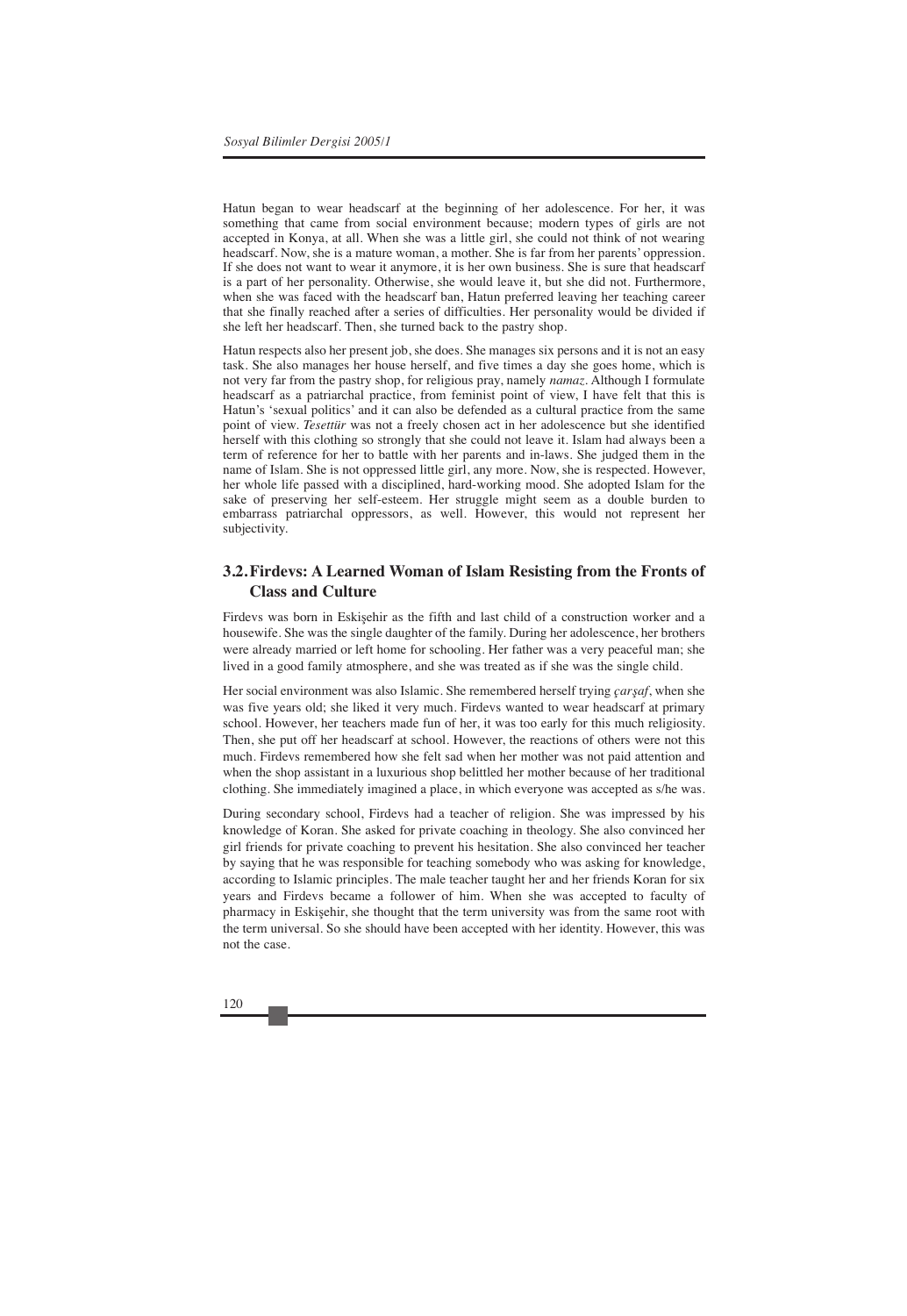Firdevs tried to get into relationship with various *Sufi* orders but she could not find what she was searching for. She was also far from feminist discourses of the time, which were discussing womanhood in every span of life. In the second year of her education, a student from department of economics proposed her marriage through her theology teacher. She accepted to meet, and felt sympathy towards him, at first look. Firdevs made a serious bargaining with him about marriage life, the city to live, future working life, and housework. Then, she decided to marry. At the end of the third grade, she was already married. As soon as she was graduated, Firdevs had her own pharmacy. She borrowed money from her father and a common friend with her husband.

Her husband is working as a sales manager in a company. Firdevs' family has a twolevelled building and she is living in the first floor, which consists of three rooms. Her family is not getting money from her, although she wants to pay for the rent. Moreover, her mother is looking after her children when she is at work. She manages housework herself, and her husband helps in cooking. He is a lovely and caring father, as well. He spends much time with his children, as he has promised before marriage.

Firdevs defines herself as someone who tries to know herself and her relationship with religion, as that she is someone who tries to live *Sufism*. She has fifteen minutes in the evening time, for her private *Sufi* experience, as she learned from theology teacher, her 'virtuoso' indeed.

Unlike most Islamist women, Firdevs' decision of *tesettür* does not seem to be a reactionary act towards her parents. Rather than this, she adopts her mother's clothing. She defends her mother's cultural practice (headscarf) and class position (*şalvar*). Peaceful family atmosphere seems to make it easier for her to be identified with her mother.

#### **3.3. Bican: From Inner Conflict to Meaning in Life**

Bican was born in Eskişehir as one of three children of a worker and a housewife. She had high school education in a boarding school, in the same city. At the beginning, she was not confused about her life. She was generally spending time with a friend group, going somewhere together, listening to metal music. These are her acts that she remembers from that period. However, she began to question her life when she was alone with herself at night. She was in search for meaning. Her thoughts were concentrated on the theme of death, and about what would happen after death. She was feeling that she was not the real actor of her life, just watching from outside. She was always crying with these sentiments. In this period, she noticed that some of her friends were worshipping. She joined them in worshipping, and felt herself better. After she had read the books that she borrowed from these friends, Bican decided to wear headscarf. Her mother warned Bican to think about her decision saying that it was a serious task, not a childish one.

Bican entered faculty of pharmacy. When she was faced with the headscarf ban, she decided to put off her headscarf at school but, this was a painful decision for her, and she was still confused and sad about this. In the first years of university, she lived a friendship through internet chat but after a while, she discovered that he was not the person that she imagined. He was writing literal messages, and acting as if they were his own but they were taken from books. Bican could never bear a shadow in a relationship. Then, she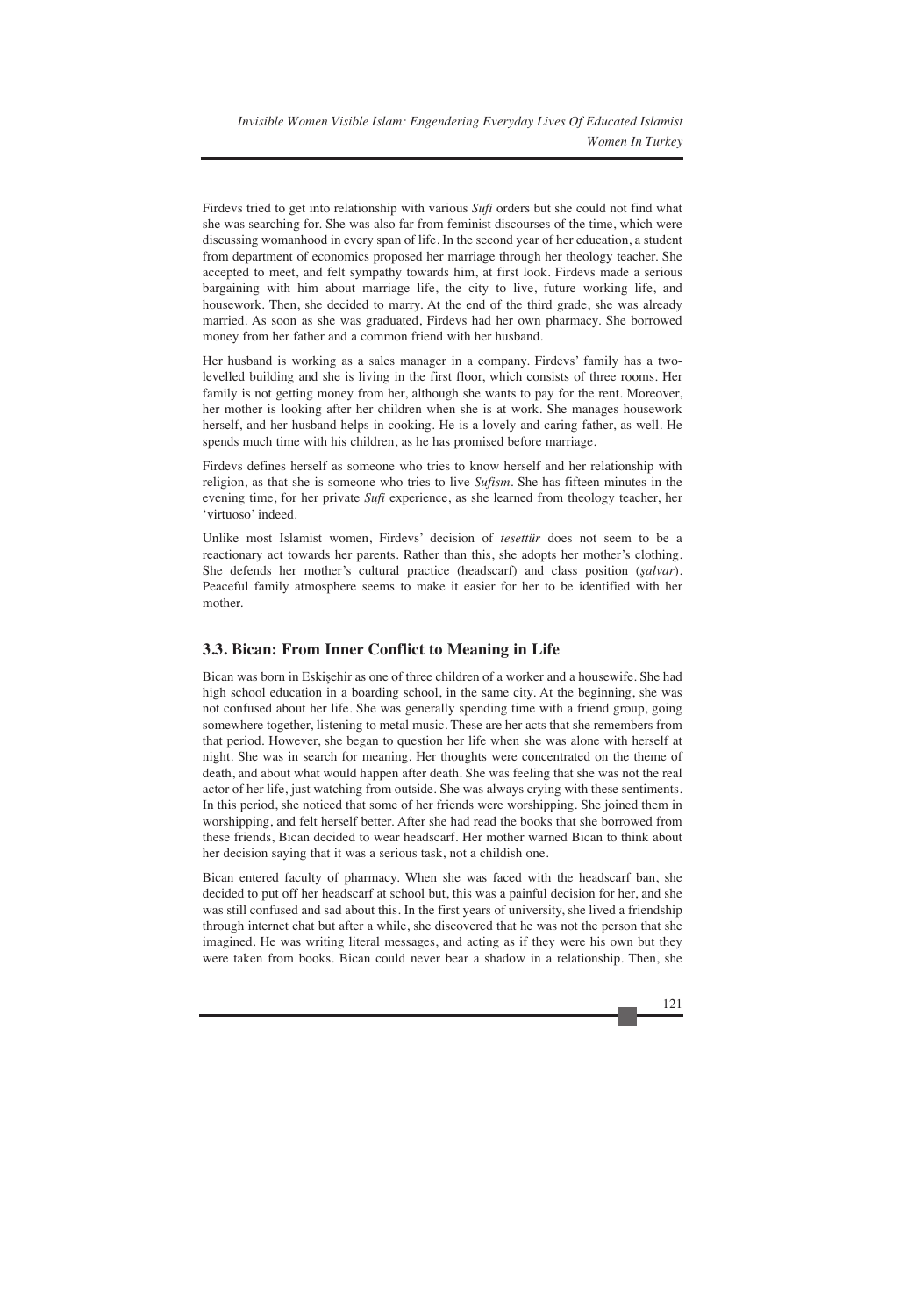decided to marry a young engineer. This was an offer through arranged marriage. During the interview, Bican was newly married (three and a half months), 21 years old and she was assisting Firdevs.

Bican likes cleaning her own house. Her husband usually helps in cooking. She defines herself as someone who wants to be successful, who values time, and who wants to be free. Bican likes achieving what she has planned, and she hates changing her plans for the sake of others. However, she became unsuccessful, after she had decided to put off her headscarf. She could no more be concentrated on her lessons, and felt no more so selfconfident. After solving her inner conflict in the synthesis of *tesettür*, she now faced with headscarf problem, and she has found herself in a new dilemma. The meaning that her life gains through *tesettür*, is now in danger.

Bican was one of few women whom I interviewed, who were in peace with their mother figure. She is the one who defends her right like her mother. She had questions in mind about womanhood, the logic of *tesettür*, and the ideological dimensions of it, after the interview. Bican seems to make a synthesis between life and thought, in her act of *tesettür*. In her previous life, she felt as if she were just watching from outside. By *tesettür*, she denied an alienated self and life gained meaning.

#### **3.4. Adlı: Changing** *Sufism*

Adlı is twenty-four years old, has a brother. Her mood is changeable. For instance, she can react to something that she did not react a week before. She expresses herself easily. Sometimes, she hurts people but this is her mood. Her father is a state bureaucrat and her mother is a housewife. Her parents are from Malatya, and they are still living in Ankara. During the interview, Adlı was engaged, she was planning to have a baby immediately after marriage and leaving her job for she wanted to look after the baby herself. I did not hide my feelings about her plans because; she put off her headscarf to continue her university education, so why it was so easy to leave job. Now, she is married, and expecting a baby. Her mother is eager to take care of the child. Her husband is a commissar. She knew him in a birthday party, talked about him to her mother. Her mother informed her father and he decided engagement for them.

Although her father is a very religious man, and a learned man of religion, worked for NSP (National Salvation Party) in 1970's and having a network of relationships composed by *Nakşibendi*s from different cities, and Welfare Party members, and although her mother had always wanted her to wear headscarf Adlı did not see herself suitable for this choice. She feared that she could not do it properly. After high school education, she could not be successful in university examinations. That year she was sent to a dormitory of *Nurcus* in which private coaching for university examinations were also in charge. The dormitory had been advised by her uncle, who was a *Nakşibendi* leader having a group of *ıhvan* (followers) in Eastern part of Turkey.

In the dormitory, Adlı met a girl, who had chosen Islam and been punished by her family because of her choice. They put her in the bathroom, and tortured in many ways. Adlı thought that this girl could choose Islam with such a family (not related with religion); why she could not do the same although she came from a religious family. She decided to be in *tesettür* after staying two months in dormitory. The girl, who had been punished by

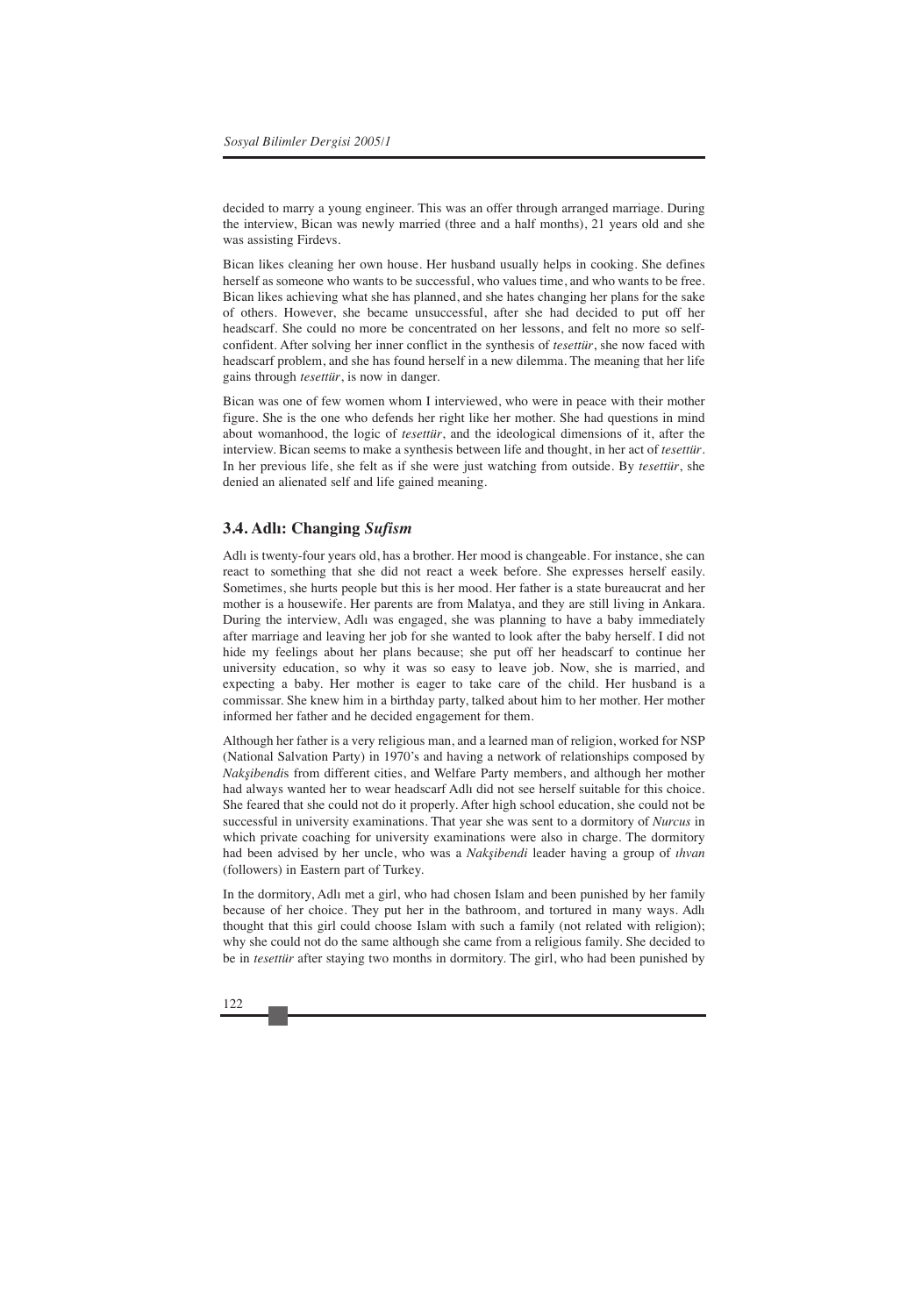her family because of her belief, more or less represented the same difficulties lived by first Muslims following prophet Muhammed. In addition, such a model seemed to stimulate competitive feelings among young people.

Adlı had many reactions from her cousins. She lived tension in some of her relationships. One of them told that she was too worldly, and her personality had never been suitable for living as a religious one. There had been lived many discussions at home but in the end, people accepted her. Now, she removes headscarf at work. After the interview, she discovered that she was not related with political matters, and she was confused with the questions about life in Islamic societies, especially Iran. I had an impression that she was more pragmatic than most women with *Sufi* influence were, and she did not seem so deep in the rhetoric of Islam. It was clear that her family required the lingual dimension of religion in everyday life so that Adlı had to declare her religious standpoint in the "system of signs". Heller (1984: 138) argues that generic objectivation-in-itself, as vehicles of repeated significance are also systems of signs. In case of *tesettür*, women's everyday clothing has served as a symbol; and it is clear that Adlı has required it. Adlı's story also exposes that *Nakşibendi*s are speedily fragmented; and some of the breaks are being radicalised.

#### **3.5. Ahsen: A 'Hard Ideologue' of Islam**

Ahsen was born in Eskişehir as the first child of a couple, who had to leave Ahsen to her grandmother, and migrated to Germany as workers. I felt that Ahsen was deeply influenced by this, for she proved no feeling in her face, when she was talking about the issue. Ahsen was a lonesome child. All through her childhood, books were the mere friends for her. Her grandmother was an illiterate woman, what she did was only taking care of her. In terms of a religious education, she got nothing from her grandmother or her parents, who were already in Germany.

When she was accepted to faculty of medicine in 1979, Ahsen found herself in the sharp distinction between left and right in 1970s Turkey. At the beginning of 1980s, she found her way. Ahsen was neither a very religious person nor an atheist. The left did not seem attracting, for she already read Marx's Capital in high school years, and did not find it extraordinary. On the other side, there was Turkish nationalism with an anti-communist discourse. She did not feel this much apathy towards communists, either. There were fifty students in the classroom. Everybody had a view, an ideology, and she was too much in the middle for that period. In the end, she chose Islam. She was twenty-one years old, when she decided to be in *tesettür*.

In terms of Islam, what she had was only a faith in God, when she entered university. She read the *ayet* about *tesettür*, and decided to practice it. She began by wearing headscarf and continued her readings from Islamic intelligensia. When she decided wearing headscarf, her grandmother reacted sharply, and her parents rejected her. Those days, she knew a young teacher who was also on the Islamic side. He seemed to be a good man. He was an intellectual and popular among students. They met each other in a library, first; and in those days, she saw marriage as a solution for the crisis that she was living with her family. She proposed marriage to him, informing about the family crisis, as well. He thought for three days and accepted to marry her.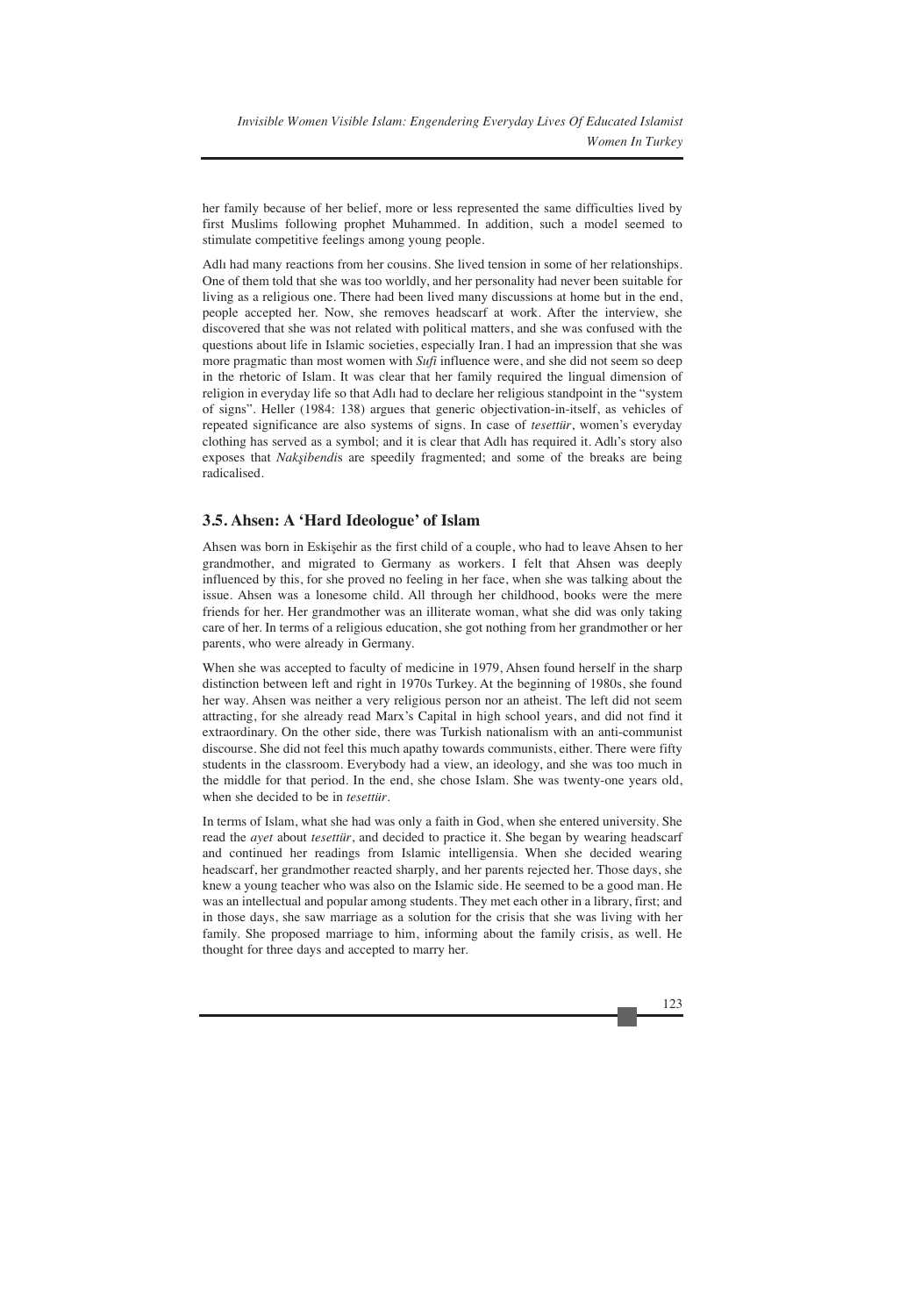Those years, medicine was a very prestigious career, and her family never understood her decision. It took five years for her to be accepted by her family. They understood that she would not change, and by the time passed, they became more religious, anyway. Ahsen's education had breaks with different reasons, from time to time. She left medicine at second grade because of headscarf ban, and then when students like her were given a chance, she turned back to school. She could reach fourth grade and then, left school because of financial problems. After she had brought up her children, she entered a school of librarianship. Then, she preferred sociology, and left it in the fourth grade again, because of headscarf ban. In fact, her story of education is very long. Before the faculty of medicine, she tried school of cinema-TV and engineering of communication. She was 41 years old mother, with two daughters during the interview.

She defined herself as someone out of standards. She proved a high level of self-control during the interview. It was so high that she did not confess that she had fallen in love with that young teacher, who was her husband. She had always been so strong that love was a sign of weakness.

Apart from other women, Islam senses a social order for Ahsen. She is aware of what she signified: ideal womanhood in Islam. All women who are practising *tesettür*, including herself are functional in attracting more people to their side, in her view. They are functional as 'collective representations'.<sup>12</sup> She has conceptualised her practice as a struggle for the domination of Islam. She frequently uses concepts like social class, oppression, and material conditions of existence. However, she is not a leftist. The logic inherent in her integration to Islam is the logic of the shift from leftist ideologies to the Islamist one, in recent decades, in Turkey.

## **4. CONCLUSION**

Patriarchal cultural aura based on misogyny is the macro component of women's everyday lives. In some respects, it is the 'reality principle' for all women. Women have different tactics of coping, differentiating between identification with the dominant figure in family, to the denial of reality. I assume that we, as women born into patriarchy, have different levels of reconciliation with it, based on class and gender. Not only Islamist women but also the rest have 'tactics' of invisibility in everyday life. The paradox in the question of Islamist women is that they make an ideology visible, while they are aiming to be invisible. However, they are 'active agents' of Islam. The fact of Islamicisation in everyday life in Turkey can be interpreted as masses trying to act as 'specialised subjects' in the 'institutional sphere'. They are not satisfied with having faith, any more. They want to be 'specialised' subjects of religion. They want the 'institutional sphere', if we tell the story in Heller's (1990: 50-60) concepts.

In terms of their integration to Islam, I have observed that they refer to Islam in favour of womanhood and gain relatively better fronts in the 'patriarchal bargaining'. For instance, the *archetypes* they referred were Hatice, who was prophet Muhammed's first wife, a commercialist woman; and Ayşe, who was representing a powerful woman, as the

<sup>12</sup> According to Heller (1970: 165), the second function of religion in everyday life is that it provides "collective representations".

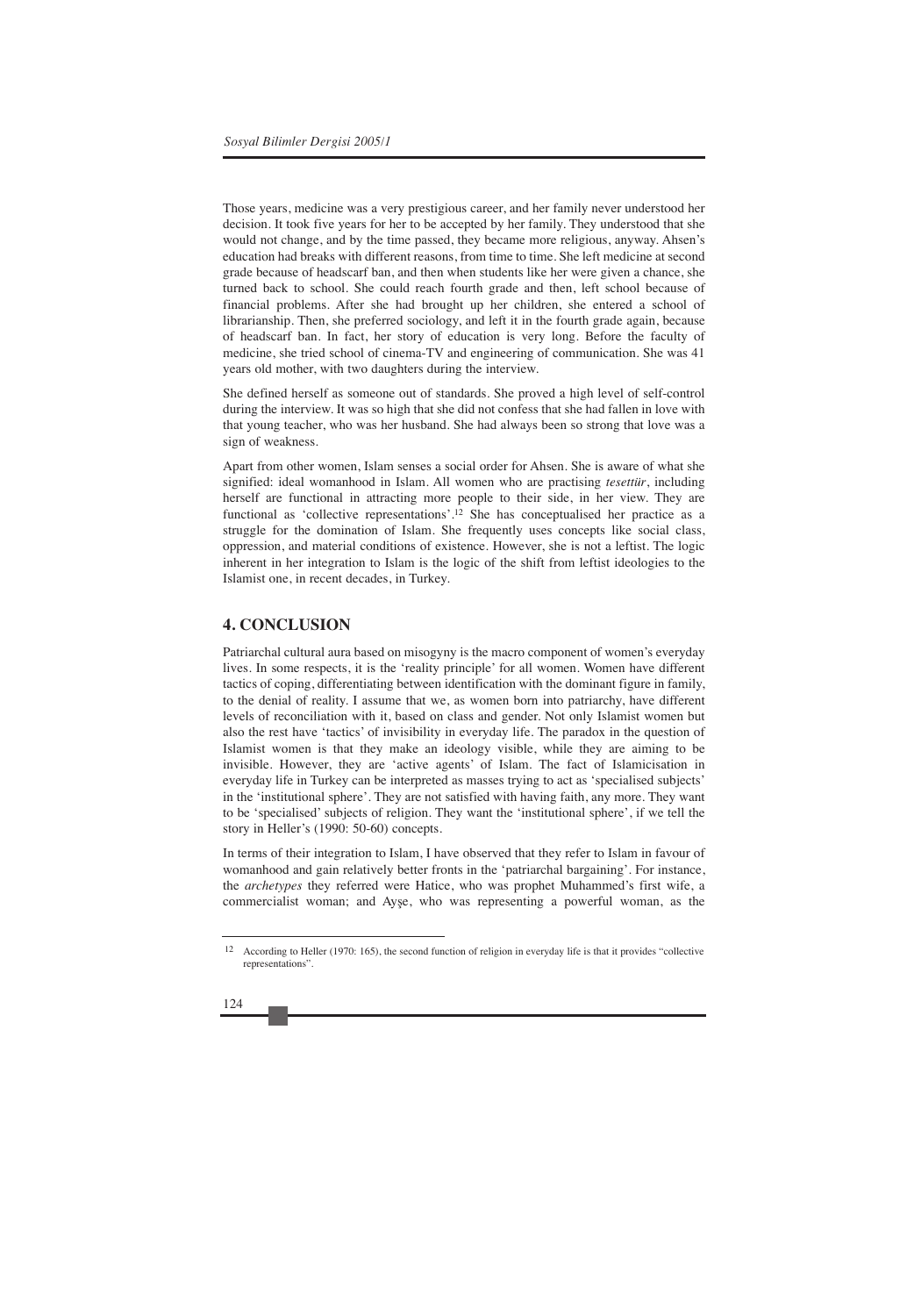youngest wife of prophet Muhammed, and who was dominating men with her knowledge of Islam.13 Moreover, women were well taking the advantage of knowledge of Islamic law, which was also restricting men. The kind of interpretation that women do has shown three 'typicalities': direct reference to Koran, *Sufism* including tradition and *archetypes* of Middle East, and changing *Sufism*. However, they have defined themselves different in relation to their mothers, not to modern women. They see headscarf as a mere difference between themselves and their contemporaries. This might have more than one implication. First, it is clear that they differentiate themselves from 'mass religiosity' so that their *tesettür* practice seems to be a proposal for a 'heroic religiosity' in everyday life, suitably with Weber's distinction.14 However, their wording does not support this for *tesettür* does not seem to regulate everyday life.

El-Guindi (1981) for instance, argues that it represents a kind of new synthesis between modernity and authenticity. However, *tesettür* marks a need to express identity. The problem is how we shall interpret the nature of this need of expression. Following Heller (1984: 141) let us remember that in the Middle Ages dress was fixed by custom, and for instance, "if a high-born damsel donned peasant clothing she was overstepping the critical limit. With the growth of bourgeois society, it became more difficult to make inferences from clothes". Although women in *tesettür* take the advantage of a modern world and its bonuses like the right for education, work, and political participation; their need of expressing themselves, especially their sexual identity is not due to a modern world, it is a pure medieval sanction, which is now adopted by some women in the 'patriarchal bargaining'. In its essential features, *tesettür* does not go well with modernity, which is the outcome of bourgeois society and which "embodies relations of symmetric reciprocity and ...it offers conditions of freedom simply by throwing men and women back into their contingency" (Heller, 1990: 8). However, *tesettür* still carries paradoxical aspects, and different subjective explanations among women who practise it. Women's insistence in *tesettür* needs further effort, and especially the stories 'within'.

In recent studies, we are faced with findings about resistance in women's Islamic clothing practices. MacLeod (1992) interprets it as gender resistance, towards colonisation among lower class women in Egypt. Similarly, I have observed resistance from class, gender, and culture. Women insist in *tesettür* as long as these three fronts coexist. I mean, women's insistence in *tesettür* is three-fold. They defend *tesettür* sometimes as a cultural practice; some women explain it as part of their gender identity that regulates their relationships with men and with other women, in everyday life. In addition, some women have defences of their class-positions through *tesettür*. I saw that their insistence was strong when they have more than one form of resistance.

I have also observed an emergence of middle class taste among most women who have family origins with working class, peasants, and small trading. Their opposition to lives of their mothers is I think not a mere opposition to patriarchy, but represents a will to live better, and admiration to a higher-class culture.

<sup>13</sup> For a detailed analysis of *archetypes* of womanhood in the Middle East and the relation of these to Muslim women's self-images, see Zuhur, Sherifa (1992). For a phenomenology of religion, and a perspective such as religion as archetype, see Eliade, Mircae (1959).

<sup>14</sup> See Weber's chapter on religion in Gerth, Hans H and Mills, C Wright (1948).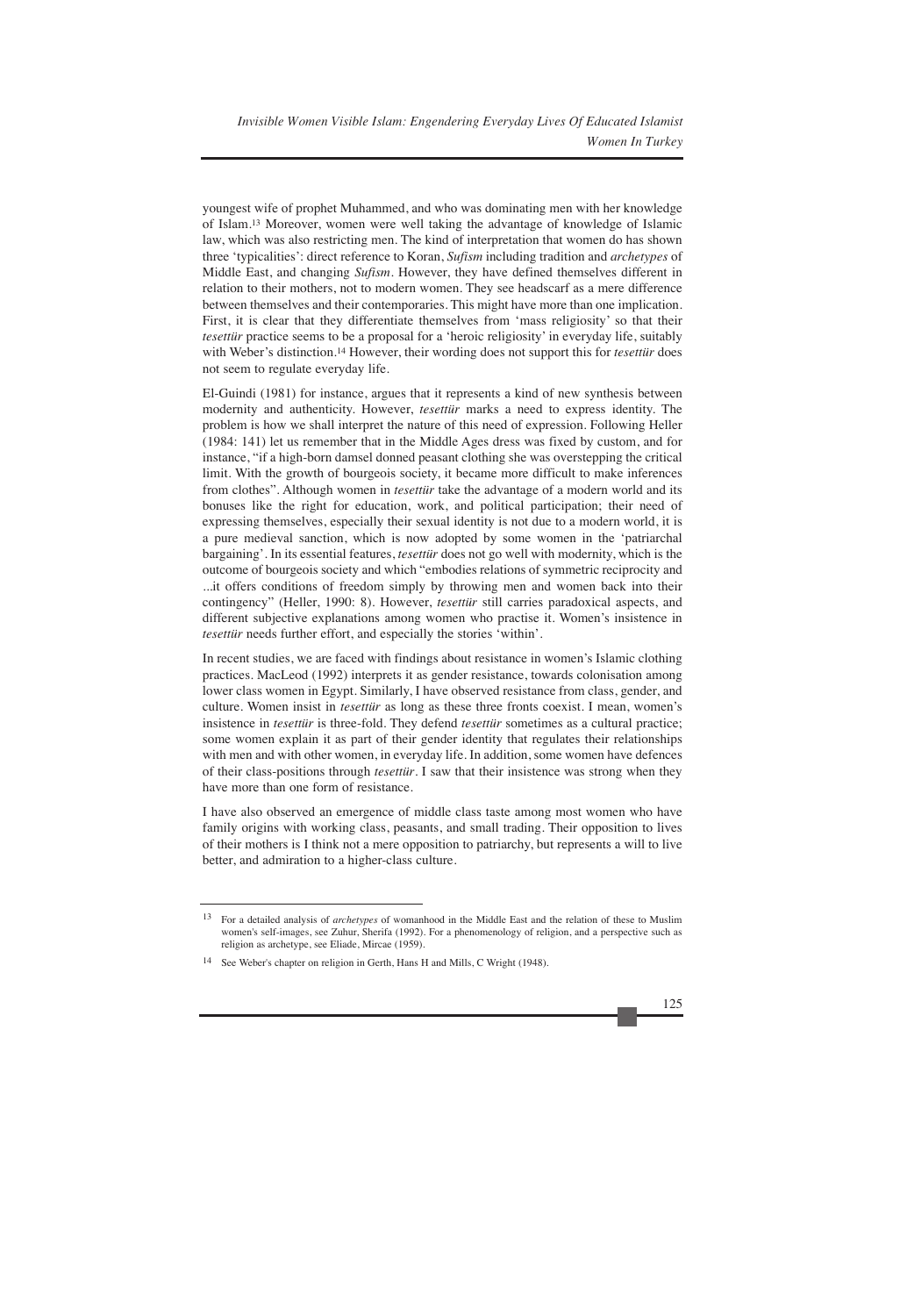In result, what they challenge in everyday life would give the logic of their practice. Most married women seemed to have relatively more power in the organisation of daily issues, and consumption. They earn and spend together with their husbands. They are the ones who are responsible for domestic sphere but their husbands are helping to some extent, and this is a kind of challenge, relatively because; they perceive a husband who is preparing salad and taking care of children as a helpful one. Their families, husbands, and husbands' families support their working lives. They are taking the advantage of this kind of social approval. However, women with communal ties with *Sufi* orders have shown a rigid gender ideology. For instance, these women have internalised separation of the sexes in public sphere, or they are not against polygamy in case of woman's infertility.

Certainly, five women above have met Islam, which was formulated as an ideology, and their life stories show different forms of integration to Islam. This differentiation can be interpreted in the sense that there is nothing dangerous in women's Islamist movement in Turkey. However, I think, this differentiation is important in the sense that Islam has the power because of greater possible audience, and its communitarian aspect. As it can bring different individual *habitus* together, it can generate different groups with different class *habitus*, as well. Moreover, a social movement has chance to succeed, if it has class allegiances that is difficult to bring in today's economic world, but possible with communitarian aspect of religion. In this context, headscarf ban functioned to show different life chances for women from different social strata; and they remembered class differences among themselves.

Apart from macro aspects of the movement, the headscarf ban put women in a dilemma between education and their belief. As Özdalga (1998: 76) noted, there is "deep ethical problem in this choice, and the dimensions of the headscarf dispute should not be underestimated". Women have been the determining population in political sphere, in recent years. We have to think about the relation between culture and women, again; and elaborate on different cultural controls of female sexuality. As far as I have witnessed during the study, women could not abandon this control even with this clothing. In a very paradoxical way, 'sexual politics' of Islamist women in the form of *tesettür*, and feminist movement in Turkey, with its emphasis on sexual emancipation have coexisted in 1980s, and have not been in frequent dialogue. However, it seems that the ultimate reconciliation between Islam and modern Turkish Republic shall have been resolved through a power struggle between feminist women and Islamist women though this struggle is very weak.

Apart from what it makes to womanhood, some forms of *tesettür* aims a conscious organisation of everyday life. It is a proposal to unite life and thought; and this makes an ideology visible in public sphere. This is a practical project of abolishing "the distinction between the body as a mechanism in itself and consciousness as being for itself" as Merleau-Ponty (1962: 139) proposes. Since body is something that can be seen and that sees, it has "symbolic" or "representative" function (Merleau-Ponty, 1962: 124). Moreover, Islam has been embodied by women's tesettür, it has become visible through women's bodies, carrying all existential aspects of womanhood in Islam.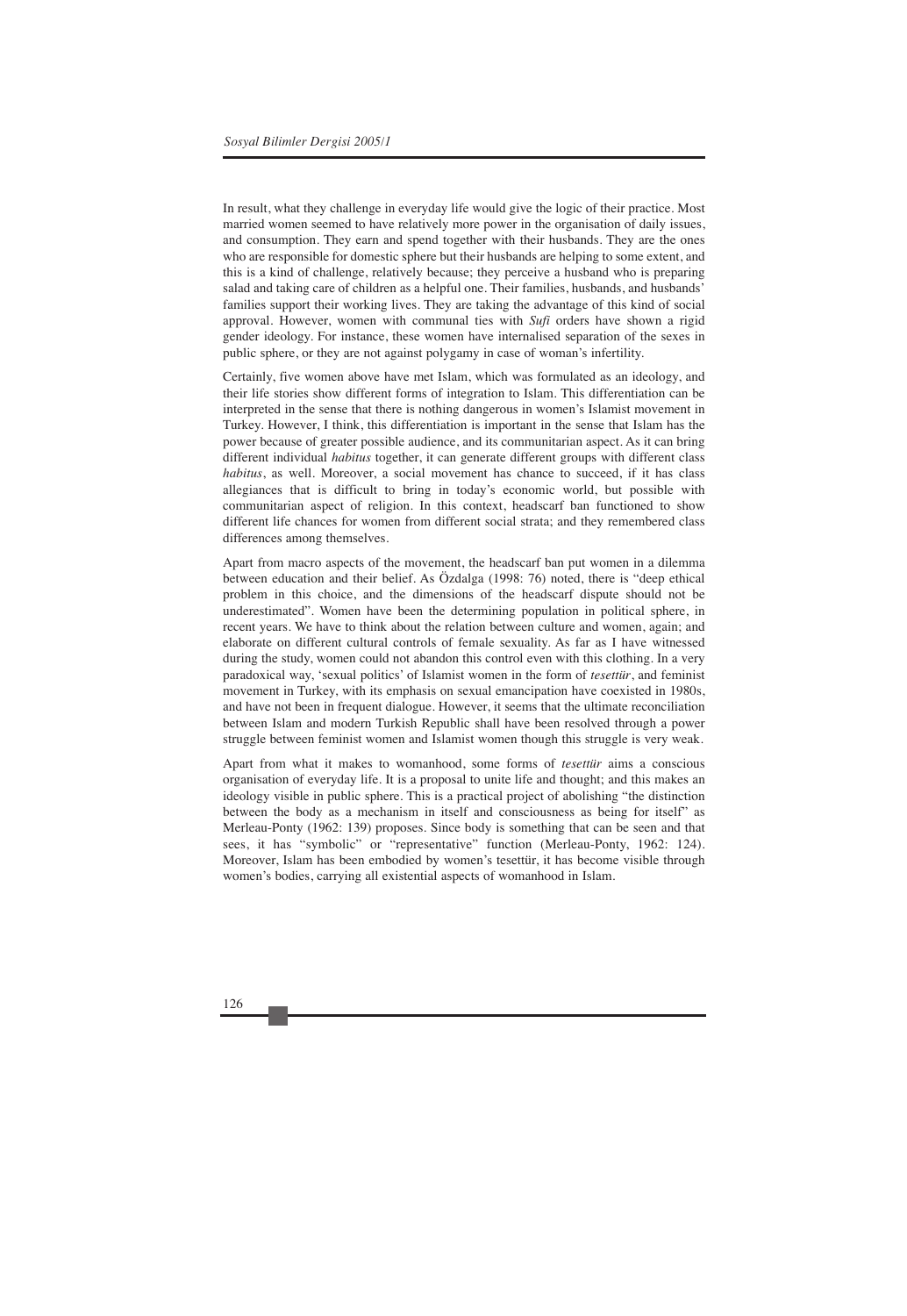### **REFERENCES**

- **Acar Feride (1991).** Women in the Ideology of Islamic Revivalism in Turkey: Three Islamic Women's Journals. **Richard L. Tapper (Ed.),** *Islam in Modern Turkey.* I.B. Tauris & Co. Ltd.: London: 280-303.
- **Afshar, Haleh and Agarwal, Bina (Eds.) (1989).** *Women, Poverty and Ideology in Asia: Contradictory Pressures, Uneasy Solutions.* The MacMillan Press Ltd.: London.
- **Ahmed, Leila (1992).** *Women and Gender in Islam.* Yale University Press: New Haven and London.
- **Akşit Bahattin (1991).** Islamic Education in Turkey: Medrese Reform in Late Ottoman Times and İmam-Hatip Schools in the Republic. **Richard L. Tapper (Ed.),** *Islam in Modern Turkey.* I.B. Tauris & Co. Ltd.: London: 145-170.
- **Bina, Cyrus and Zangeneh, Hamid (Eds.) (1992).** *Modern Capitalism and Islamic Ideology in Iran.* St. Martin's Press: New York.
- **Boudhiba, Abdelwahab (1985).** *Sexuality in Islam.* Routledge and Kegan Paul: London.
- **Bourdieu, Pierre (1990).** *The Logic of Practice.* (Trans.), Richard Nice. Stanford University Press: Stanford.
- **Çakır, Serpil (1994).** *Osmanlı Kadın Hareketi.* Metis: Istanbul.
- **Demirdirek, Aynur (1993).** *Osmanlı Kadınının Hayat Hakkı Arayışının Hikayesi.* İmge: Ankara.
- **Ecevit, C. Mehmet (1998/1999).** *Women, Islam, Politics.* Unpublished Workshop. METU: Ankara.
- **El-Guindi Fadwa (1981).** Veiling İnfitah with Muslim Ethic: Egypt's Contemporary Islamic Movement. *Social Problems* (4): 465-485.
- **Eliade, Mircae (1959).** *The Sacred and the Profane: the Nature of Religion.* Harcourt, Brace: New York.
- **Fleischmann Ellen, L (1999).** The Other "Awakening": The Emergence of Women's Movements in the Modern Middle East, 1990-1940. **Margaret L. Meriwether and Judith E. Tucker. (Eds.),** *A Social History of Women and Gender in the Modern Middle East.* Westview Press: Boulder, Colorado: 89-139.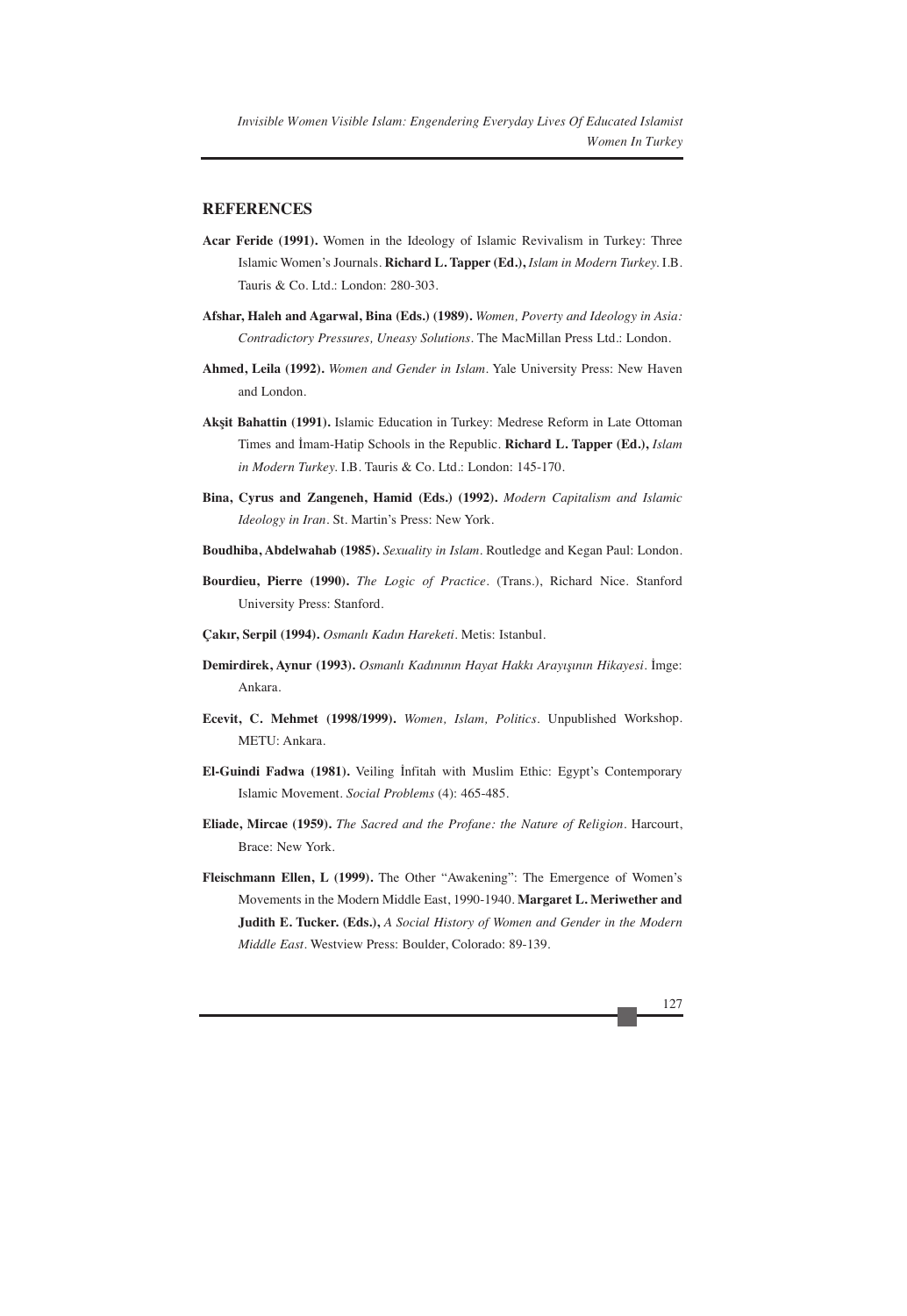**Foucault, Michel (1999).** *Kendini Bilmek.* (Trans.), Gül Çağalı Güven. Om: Istanbul.

**Geertz, Clifford (1968).** *Islam Observed.* The University of Chicago Press.

**Gellner, Ernest (1981).** *Muslim Society.* Cambridge University Press.

**Gerth, Hans H and Mills, C Wright (1995).** *Max Weber. Sosyoloji Yazıları.* (Trans.), Taha Parla. (From Max Weber: Essays in Sociology) İletişim: Istanbul.

**Gilsenan, Michael (1973).** *The Saint and Sufi in Modern Egypt.* Clarendon Press: Oxford.

**(1982).** *Recognising Islam.* Croom Helm: London.

**Göle, Nilüfer (1991).** *Modern Mahrem.* Metis: Istanbul.

- **Habermas, Jürgen (1992).** *The Structural Transformation of the Public Sphere.* Polity Press: Cambridge.
- **Hatem Mervat (1999).** Modernization, the State, and the Family in Middle East Women's Studies. **Margaret L. Meriwether and Judith E. Tucker (Eds.),** *A Social History of Women and Gender in the Middle East.* Westview Press: Boulder, Colorado: 63- 87.

**Heller, Agnes (1970).** Sociologia della Vita Quotidiana. Ed. Riuniti: Roma.

**(1984).** *Everyday Life.* (Trans.), G.L. Campbell. Routledge & Kegan Paul: London.

(1990). *Can Modernity Survive?* Polity Press.

- **Hollway, Wendy and Jefferson, Tom (2000).** *Doing Qualitative Research Differently.* Sage: London.
- **İlyasoğlu, Aynur (1994).** *Örtülü Kimlik.* Metis: Istanbul.
- **Kandiyoti, Deniz (1997).** *Cariyeler, Bacılar, Yurttaşlar: Kimlikler ve Toplumsal Dönüşümler.* Metis: Istanbul.
- **Kur'an (1994).** (Trans.) Yaşar Nuri Öztürk. Hürriyet: Istanbul.

**Lerner, Gerda (1986).** *The Creation of Patriarchy.* Oxford University Press: New York.

- **Lin, Nan (1976).** *Fundamentals of Social Research.* McGraw-Hill Company.
- **MacKinnon, Catherine A (1989).** *Toward a Feminist Theory of the State.* Harvard University Press: Cambridge, Massachussets.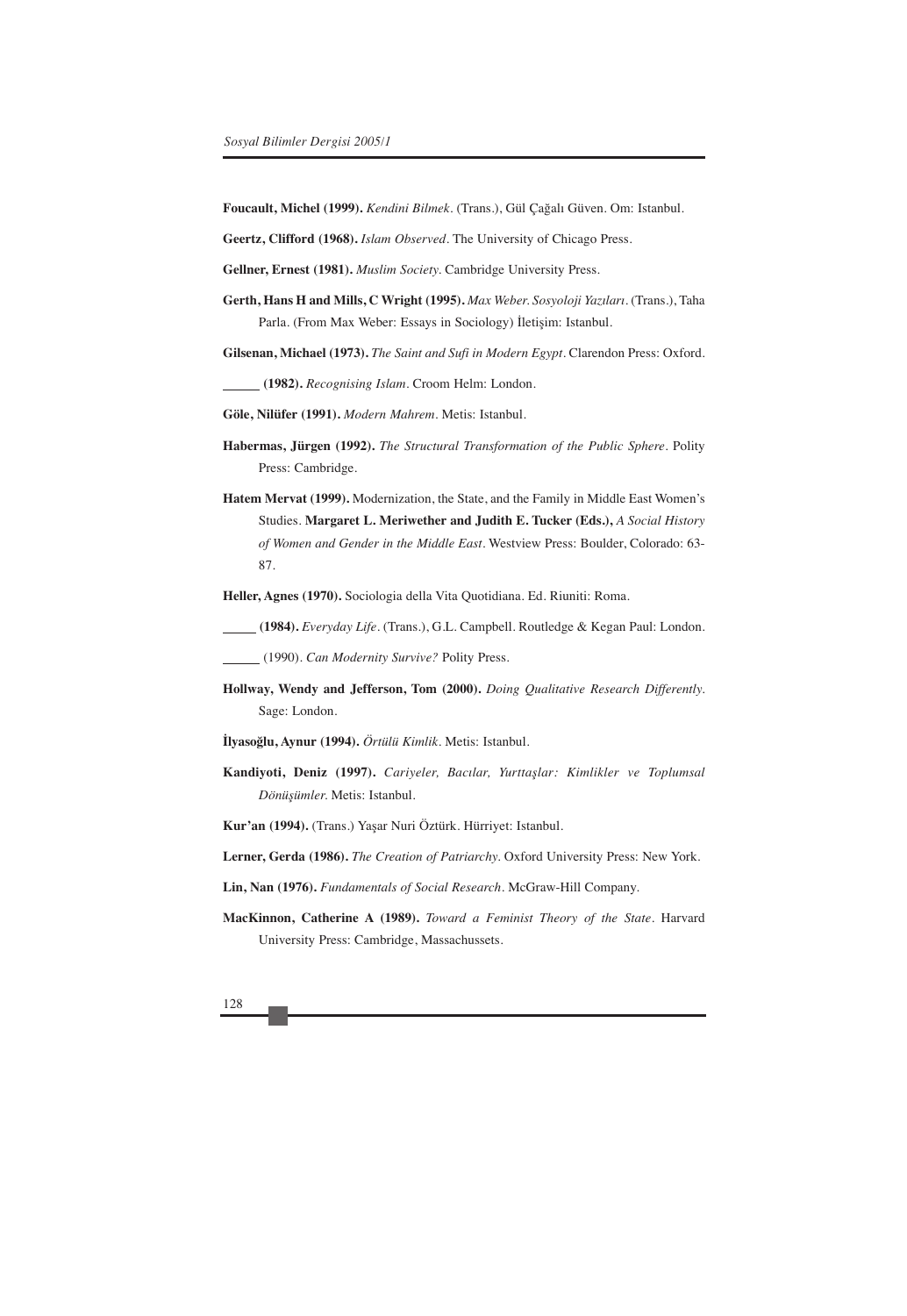- **MacLeod Arlene E (1992).** Hegemonic Relation and Gender Resistance: the New Veiling as Accomodating Protest in Cairo. Signs: *Journal of Women in Culture and Society* (3): 533-557.
- **Mardin, Şerif (1983).** Din ve İdeoloji. İletişim: Istanbul.
- **(1989).** *Religion and Social Change in Modern Turkey: The Case of Bediüzzaman Said Nursi.* Suny Press: Albany.
- **Meriwether Margaret L and Tucker Judith E (1999).** Introduction. **Margaret L. Meriwether and Judith E. Tucker (Eds.),** *A Social History of Women and Gender in the Modern Middle East.* Westview Press: Boulder, Colorado: 1-24.
- **Merleau-Ponty, Maurice (1962).** *Phenomenology of Perception.* (Trans.), Colin Smith. Routledge & Kegan Paul: London and Henley.
- **Mernissi, Fatima (1987).** *The Veil and the Male Elite: A Feminist Interpretation of Women's Rights in Islam.* (Trans.), Mary Jo Lakeland. Addison-Wesley Publishing Company Inc. Reading, Massachussets.
- **Millett, Kate (1973).** *Cinsel Politika.* (Trans.), Payel : Istanbul.
- **Özdalga, Elizabeth (1998).** *Modern Türkiye'de Örtünme Sorunu, Resmi Laiklik ve Popüler İslam.* (Trans.), Yavuz Alogan. Sarmal: Istanbul.
- **Rosenthal Leora N (1977).** The Definition of Female Sexuality and the Status of Women among the Gujerati-speaking Indians of Johannesburg. **Jack Blacking (Ed.),** *The Anthropology of the Body.* Academic Press: 199-210.
- **Sabbah, Fetna A (1995).** *İslamın Bilinçaltında Kadın.* (Trans.), Ayşegül Sönmezay. Ayrıntı: Istanbul.
- **Saktanber Ayşe (1991).** *Muslim Identity in Children's Picture Books.* **Richard L. Tapper (Ed.),** *Islam in Modern Turkey.* I.B. Tauris & Co. Ltd.: London: 171-188.
- **(1994).** Becoming the Other as a Muslim in Turkey: Turkish Women vs. Islamist Women. *New Perspectives on Turkey.* (11): 99-134.
- **Schutz, Alfred (1962).** Concept and Theory Formation in Social Sciences: Choosing among Projects of Action. Collected Papers. Vol.I. Martinus Nijhoff, The Hague.